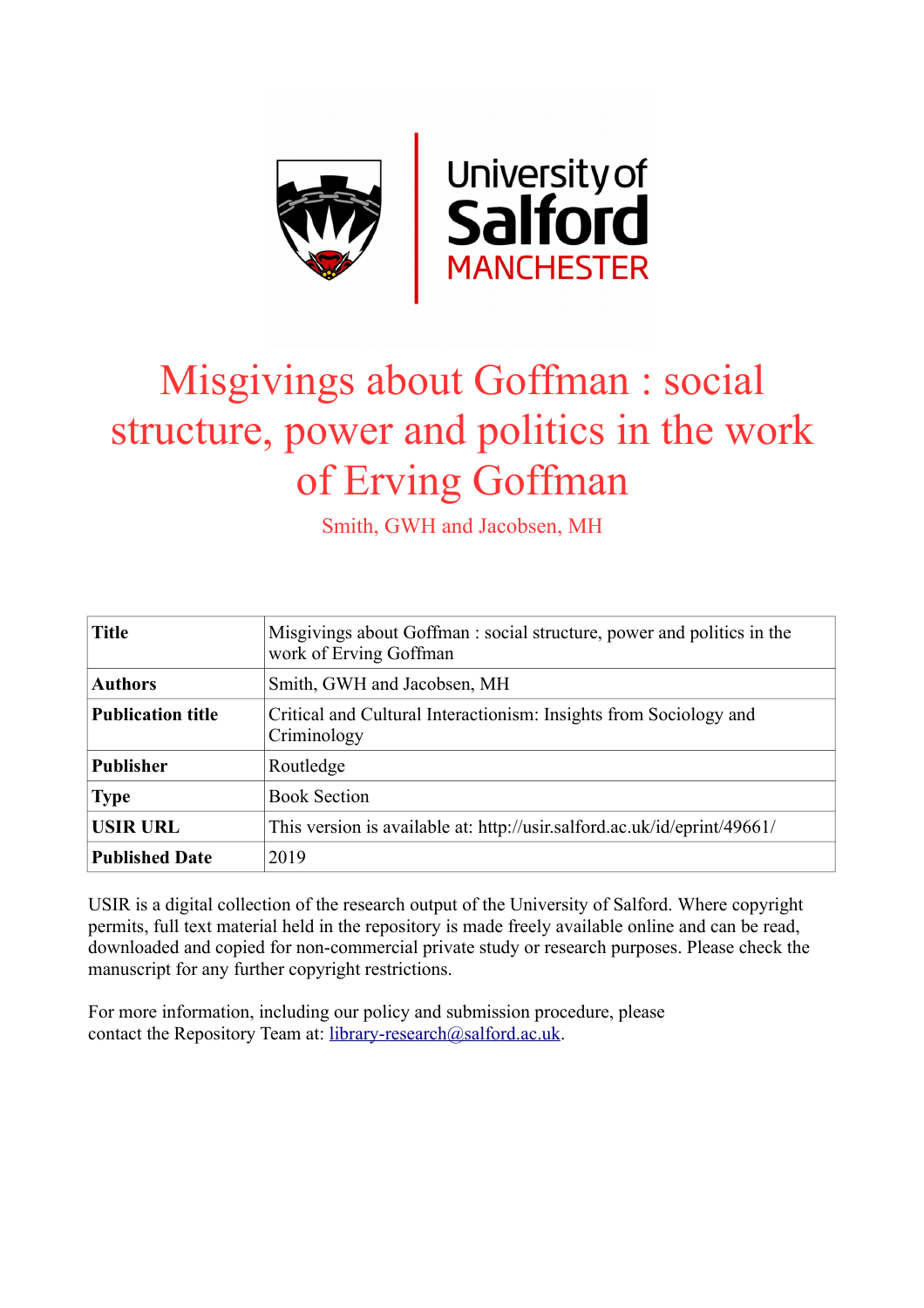## Chapter 1

## **Misgivings about Goffman - Social structure, power and politics in the work of Erving Goffman**

### *Greg Smith and Michael Hviid Jacobsen*

#### Abstract

The purpose of this chapter is to excavate and explore some of the critical potential in the work of Erving Goffman. Even though Goffman is often depicted as an apolitical microsociologist with no genuine understanding of power or social conflict, this chapter critically engages with some of these misgivings about Goffman. This is done through an outlining of his perspective on topics such as social structure, power and politics. It is shown that Goffman in fact does touch upon these issues in his work on the 'interaction order' with its focus on faceto-face interaction and interaction rituals either explicitly or more implicitly. The chapter concludes that although Goffman did neither pay any particular nor any sustained attention to such topics (at least not compared to many other sociologists writing during his time), he nevertheless provided the discipline of sociology with some insights into the themes of social structure, power and politics that subsequent interpreters and users of his work have been able to elaborate and expand upon.

#### **Introduction**

Erving Goffman is generally regarded as one of the most prominent representatives of interactionism in sociology during the  $20<sup>th</sup>$  century. Throughout his career, he wrote a number of seminal books and coined numerous important concepts now considered essential constituents of the working vocabulary of the interactionist community. Goffman primarily regarded his own analysis of what he termed the 'interaction order' as a contribution to microsociology, which was concerned with studying and understanding the realm of face-to-face interaction in everyday life settings (Goffman 1983). In this chapter, we discuss some of the criticisms raised against Goffman's microsociological account for apparently neglecting many core concerns in much of sociology such as power, social stratification, social change, culture and social systems, and for providing a so-called 'nice guy' (Billig 2001) and consensual picture of the social world that overlooked issues of social conflict, contestation and dissonance. Often, the overall drift of these lines of criticism is to situate Goffman's sociology as naïve or incomplete or as lacking an adequate sociological awareness. Misgivings about Goffman are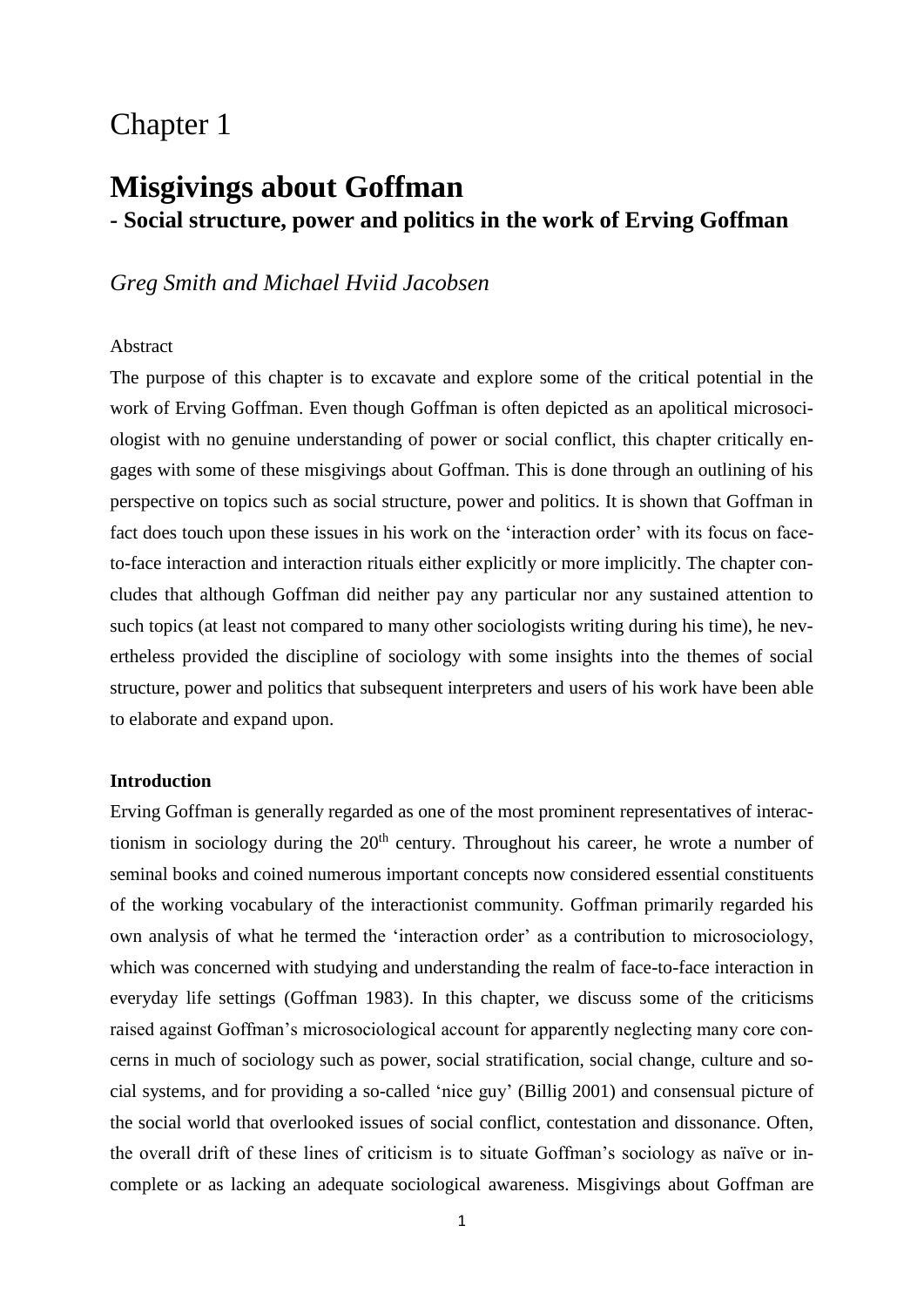those flaws or omissions or oversights that, state the critics, if rectified would provide a much more satisfactory basis for the sociology linked to his name.

We suggest that while Goffman may indeed deliberately have neglected some of these dimensions in his writings, part of that neglect was justifiable in light of his ambitions to establish the sociology of the interaction order. We contend that Goffman provided an important analytical platform that in combination with other theoretical perspectives spawned a multitude of useful and valuable ideas for addressing the lacunae identified by critics. Reading Goffman on the surface level as well as between the lines, we suggest that his sociology provides a key microsociological resource for many macrosociological concerns.

In this chapter, we thus aim to demonstrate that (1) many of the misgivings about Goffman's sociology are in fact anticipated in various ways in Goffman's own writings and do not have the fatal status that some critics often seem to assume; and (2) that attention to various comments scattered across the corpus of Goffman's writings, together with some of Goffman's own analyses of social life, offers a basis for claiming Goffman as a kind of critical theorist and public sociologist. We end the chapter by briefly noting some of the ways in which Goffman's ideas are being taken forward in contemporary sociological work that indicate the often overlooked critical dimensions and possibilities of the sociology of the interaction order he proposed.

#### **Gouldner's misgivings about Goffman**

It was particularly Alvin W. Gouldner's (1970) critique that first gave significant expression to many of the reservations about Goffman's sociology that up until that point had only circulated in seminar rooms and at academic conferences. Certainly, it was one of the earliest and most influential critical commentaries to express the 'misgivings' examined in this chapter. Gouldner's brilliant examination of 'Goffman's dramaturgy' saw it as a 'symptom' of an imminent 'crisis of Western sociology'. In a forceful yet subtle examination, Gouldner's 12 page essay offered a multitude of provocative interpretations of Goffman. Gouldner noted how dramaturgy refused to buy into conventional distinctions and valuations and thus exhibited 'no metaphysics of hierarchy'; how Goffman presented a world whose social cement was 'tact'; and which seem to articulate the experiences of middle class workers in the new service occupations whose numbers had grown significantly since the end of World War II. Gouldner characterized the micro-world described by Goffman as a 'new bourgeois world of 'impression management' … inhabited by anxious other-directed men with sweaty palms, who live in constant fear of exposure by others and of inadvertent self-betrayal' (Gouldner 1970:382).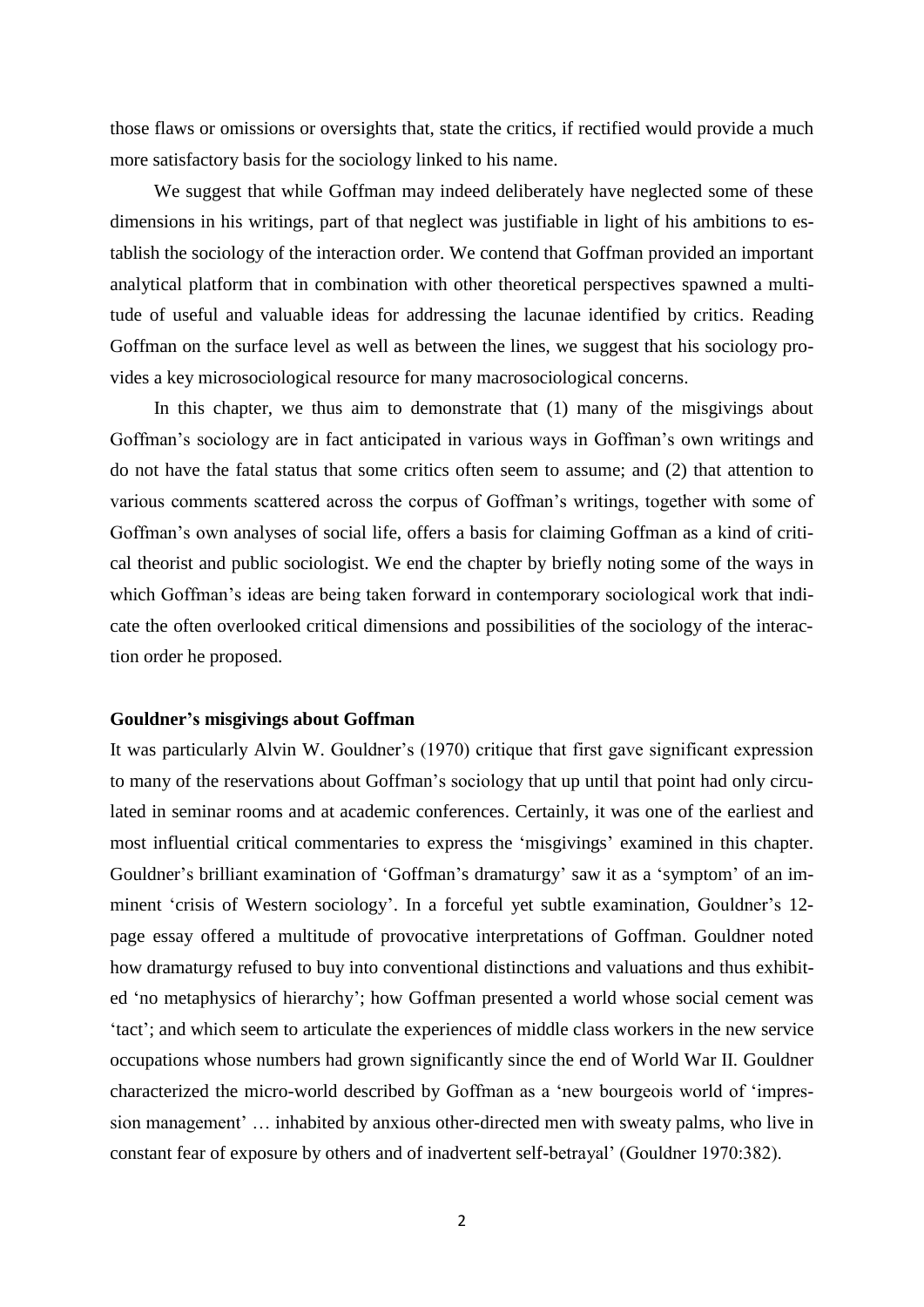More importantly, for Gouldner Goffman's dramaturgy 'has no metaphysics of hierarchy … the conventional cultural hierarchies are shattered' – the behaviour of children illuminates that of adults, mental patients manipulate psychiatrists – 'there is no higher and no lower' (Gouldner 1970:379). But the absence of hierarchy is ambiguous: it can imply that Goffman's dramaturgy is against existing hierarchies or it can imply an avoidance of or accommodation to the power differences implied by current stratification arrangements. Gouldner's core objections are thus set out the following way:

> Goffman's is a sociology of 'co-presence' … it is a social theory that dwells on the episodic and sees life only as it is lived in a narrow interpersonal circumference, ahistorical and noninstitutional, an existence beyond history and society, and one which comes alive only in the fluid, transient 'encounter' … Goffman's image of social life is not of firm, well-bounded social structures, but rather of a loosely stranded, criss-crossing, swaying catwalk along which men dart precariously … People are acrobatic actors and gamesmen who have, somehow, become disengaged from social structures and who are growing detached even from culturally standardized roles. They are … individuals 'working the system' for the enhancement of self. Although disengaged or partly alienated from the system, they are not, however rebels against it (Gouldner 1970:379)

To Gouldner, then, Goffman's work oozed of a certain power-blind 'status quoism' since his 'rejection of hierarchy often expresses itself as an avoidance of social stratification and of the importance of power differences, even for concerns that are central to him; thus, it entails an accommodation to existent power arrangements' (Gouldner 1970:379). Some critics, for example T. R. Young (1971), considered this reading of Goffman too pessimistic and suggested that more radical and even liberatory messages could be gleaned from Goffman's work. Others, like Charles Edgley and Ronny E. Turner (1984), considered such complaints about Goffman's 'status quoism' to mistakenly malign an ally of progressive causes. Edgley and Turner thus regard much of Gouldner's and post-Gouldnerian critical commentary to be based on a shoot the messenger fallacy in which Goffman is blamed for the features of society he describes and analyses. Edgley and Turner claim that Goffman's sociology does not give political comfort to the status quo. On the contrary, Goffman's analyses 'simmer with politically astute criticism of the status quo' (Edgley and Turner 1984:36). Structural questions about power and status are transformed into more 'existentially accurate' forms. Goffman (1959:75) early reminded us that 'a status, a position, a social place is not a material thing, to be possessed and then displayed; it is a pattern of appropriate conduct, coherent, embellished, and well-articulated'. His sociology seeks to understand how such coherent, articulated conduct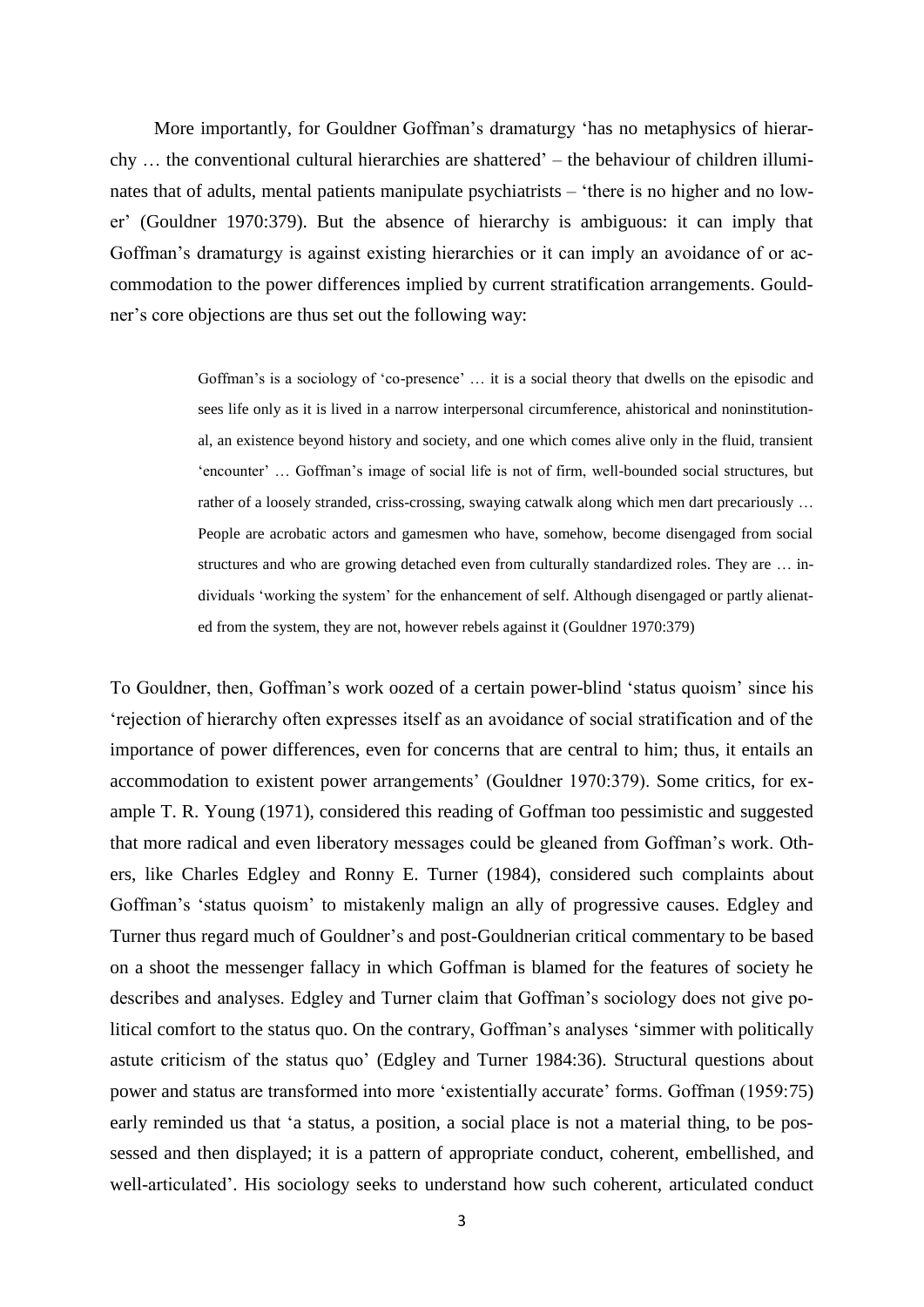works in interaction. In that way, he can easily be read as transforming old questions about power and inequality 'in a revolutionary way which places people, rather than institutions at the apex of social and political change' (Edgley and Turner 1984:31). Goffman himself refused to address the issues directly, preferring an oblique and humorous response that acknowledged that his sociology 'does not catch at the differences between the advantaged and disadvantaged classes and can be said to direct attention away from such matters … He who would combat false consciousness and awaken people to their true interests has much to do, because the sleep is very deep. And I do not intend here to provide a lullaby but merely to sneak in and watch the way the people snore' (Goffman 1974:14).

Much of the early debate on Goffman's lack of critical edge was thus inspired by Gouldner's analysis that is infused with a late 1960s political rhetoric that now has lost much of its previous force. More than any other leading sociologist of his generation, Gouldner forged an approach to sociology that saw it as a form of political activism (Chriss 2015). Apparently, Goffman and Gouldner were friends: Gouldner spent parts of the summer of 1964 living in Goffman's house in Berkeley (Chriss 2015:16). In 1974, when Gouldner founded the journal *Theory and Society* (strapline: 'Renewal and Critique in Social Theory'), Goffman served on its advisory board and a little later published his 'institutional reflexivity' theory of gender relations there (Goffman 1977). James J. Chriss (2015) suggests that political differences lay at the heart of Gouldner's critique of Goffman and other interactionist sociologists. Certainly, Goffman found humour a useful device to distance himself from taking Gouldner's criticisms too seriously. These misgivings first articulated by Gouldner have shaped many of the subsequent debates and provide the main themes for our chapter's discussion of some of the major criticisms of Goffman's enterprise.

#### **Goffman's 'microsociology': what about the macro social structure?**

Unlike, say, some positions associated with ethnomethodology, Goffman never explicitly queries the existence or reality of conventional conceptions of culture and social structure. However, he does insist on the distinctiveness of his concerns with the interaction order and the ways in which these concerns differ from much accepted sociology. Often the imagery Goffman uses is of the interaction order as a relatively closed system. Undoubtedly, some of his substantial stints of fieldwork – in the Shetland Islands, at St. Elizabeth's Hospital in Washington DC and in the casinos of Las Vegas – were research sites ('social establishments') with clear physical boundaries that marked off the social actions they contained from wider society. Especially in Goffman's publications in the late 1950s and early 1960s there is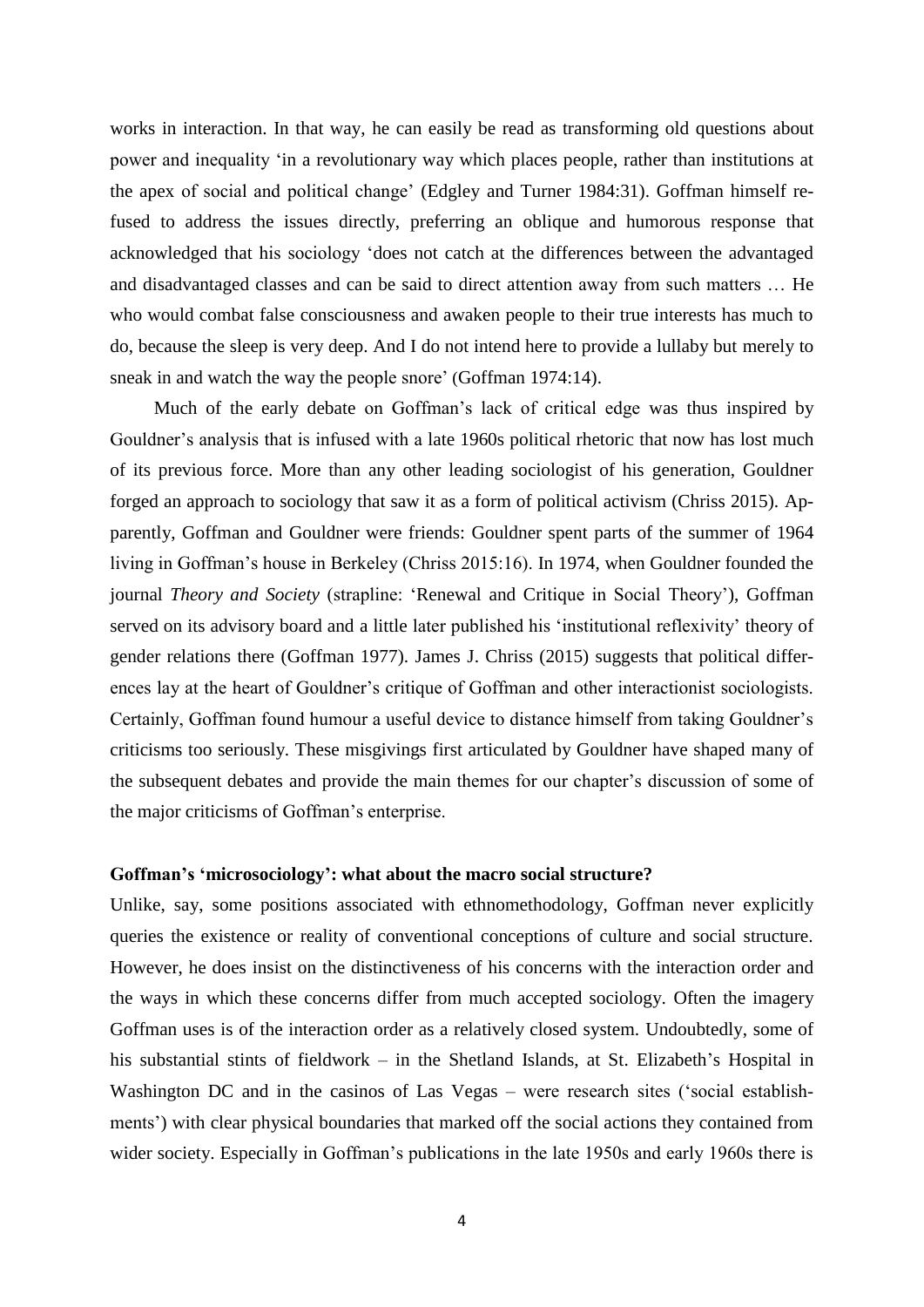a tendency for him to write of society's influence on interactional conduct in a strongly Durkheimian manner.

Sociology is conventionally and somewhat artificially divided between those who study large-scale social phenomena (such as the origins of capitalist society, the major economic, social and political institutions of entire societies or the development of world systems), who are often called the 'macrosociologists', and then those who study social life as it is directly experienced by persons (such as the workings of small groups, the display and recognition of identities or the structures of conversational interaction), who are often called the 'microsociologists'. Scale seemingly distinguishes microsociology from macrosociology. A fleeting exchange between two persons is of interest to microsociology while macrosociology, as Arthur Stinchcombe (1985:572) once memorably put it, 'is sociology about millions of people'. The sociological tradition has tended to identify with the macrosociological. Microsciological concerns are often dismissed as 'social psychology'. So it is perhaps no surprise that Goffman's single-minded pursuit of a microsociology of the interaction order (Goffman 1953, 1983) could sometimes provoke exasperation from critics unable to see its point. For example, in a 1972 review in *The Sunday Times*, Goffman's then-newest book was greeted as 'a tome about 'the realm of activity that is generated by face-to-face interaction and organized by norms of co-mingling' – such as what goes into saying 'Excuse me!' to a stranger on the sidewalk – 'is a stupefying example of, while Rome's burning, fiddling on one string, on one note' (Cooper 1972). A topic, interactional minutiae, combined with a determination to concentrate on interaction's social organisation and only that, was a focus that puzzled and sometimes infuriated critics.

Faced with complaints about such situational limitations of his sociology, Goffman acknowledged its marginal position. As he once provocatively stated about the nature of his own work: 'I make no claim whatsoever to be talking about the core matters of sociology – social organization and social structure' (Goffman 1974:14). Indeed, Goffman's work – no matter how it is twisted and turned by either epigones or critics—*is* primarily microsociological. Although Norman K. Denzin has once claimed that 'those who are preoccupied with turning [Goffman's] theory into another micro-model perhaps do the discipline a disservice' (Denzin 2002:111), Goffman's ideas *were* indeed microsociological and have predominantly found use in microsociological contexts. This, however, does not mean that his ideas cannot be used for other analytical purposes, but their groundwork *is* microsociology. In fact, Goffman did have generalizing ambitions, but he felt that theories and models of a general kind were still premature. Anthony Giddens thus rightly observed how Goffman 'deliberately avoided any sort of engagement with issues concerning the large scale or the long term' (Gid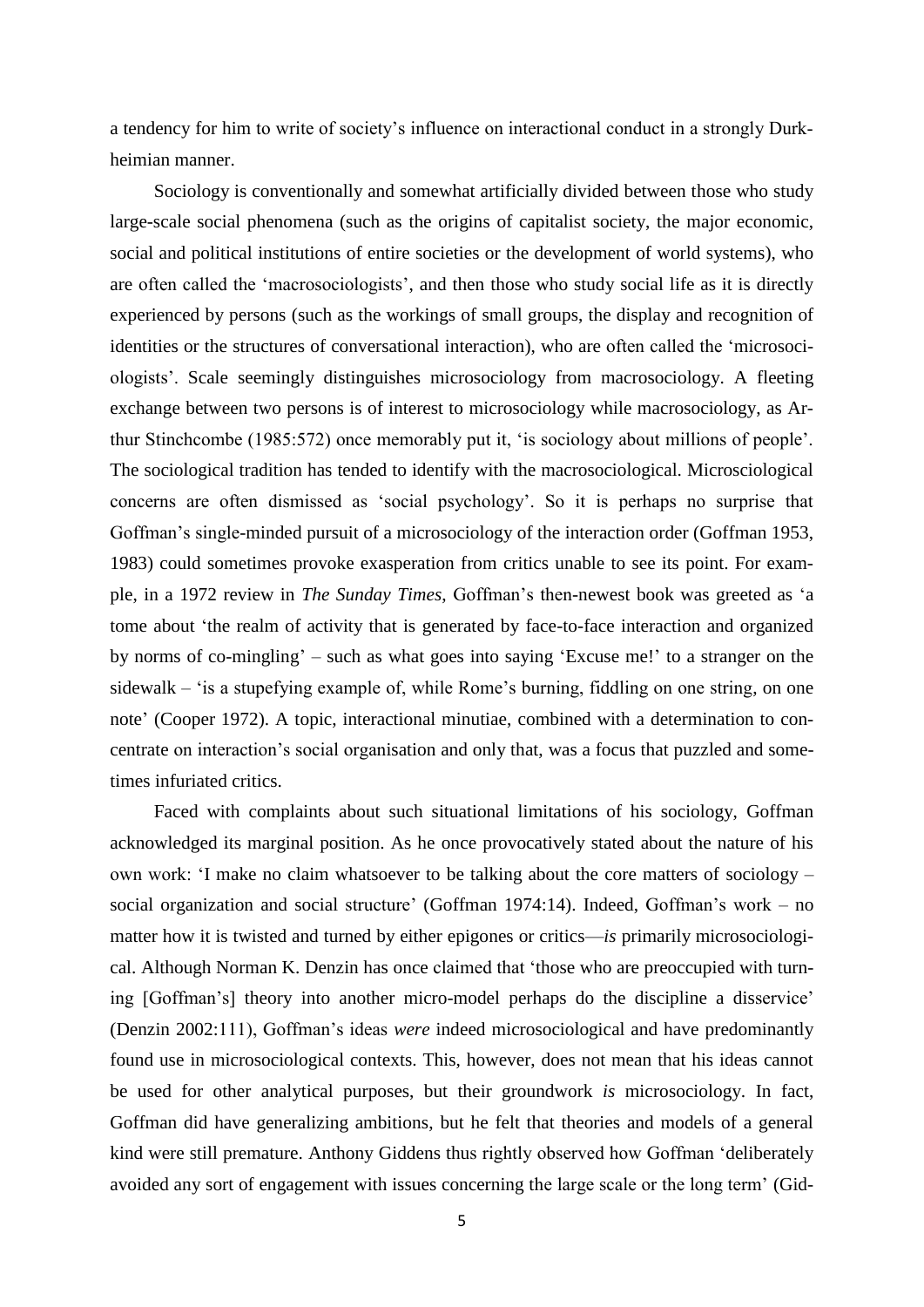dens 1988:251). In his more critical review, Gouldner stated that Goffman's work is 'a social theory that dwells on the episodic and sees life only as it is lived in a narrow interpersonal circumference, ahistorical and noninstitutional, an existence beyond history and society' (Gouldner 1970:379). Goffman himself also willingly admitted the limitations of his own micro-perspective when  $he$  – in one of his few interviews – remarked:

> If you take a substantial institution like a mental hospital you could say that my treatment of the hospital was not seated in a historical perspective, nor, more damaging, did it deal much with the relationship between the mental hospital and the system of institutions of which it is an interdependent part … That failure is a characteristic of what I do and a weakness of it, although that is not to say that anybody is doing it well … I defend with no apology treating 'small entities' as my subject matter (Goffman in David 1980:7).

However, as mentioned, from this does not necessarily follow that Goffman's work might not have important implications for macro-scale theorizing. Many contemporary social theorists – perhaps particularly those concerned with grand theory-building projects – have drawn on and actively used parts of Goffman's ideas as important building blocks in their own abstract theorizing about modernity, society, class, communication, social change, gender, social order, and other predominantly macro-scale phenomena (think of Anthony Giddens, Jürgen Habermas, Richard Sennett, Niklas Luhmann, Pierre Bourdieu and others).

We thus suggest that Goffman's work might fruitfully be played against or integrated with such more macrosociological concerns. Let us provide an illustrative example. Few have addressed Goffman's implicit vision of social change – and the question remains if Goffman's largely situational microsociology is at all suitable for shedding light on the impact of some of the major social and cultural transformations. While some seem to point out that Goffman's stressing of the art of 'impression management' in encounters and meetings supports the thesis of the rise of an 'other-directed' personality type in modern society (Riesman, Glazer and Denney 1953/2001) obsessively concerned with the validation of self from others (Zussman 2001), others have rather seen Goffman as a protagonist of the rise of recognition claims and reciprocal courtesies in contemporary polite society (Jacobsen 2010b; Jacobsen and Kristiansen 2009). Yet others, Marshall Berman for one, in his review of *Relations in Public* published in *The New York Times* in 1972, attempted to look beyond Goffman's somewhat stationary view and saw some disturbing signs for the future of society in his depictions of social relations: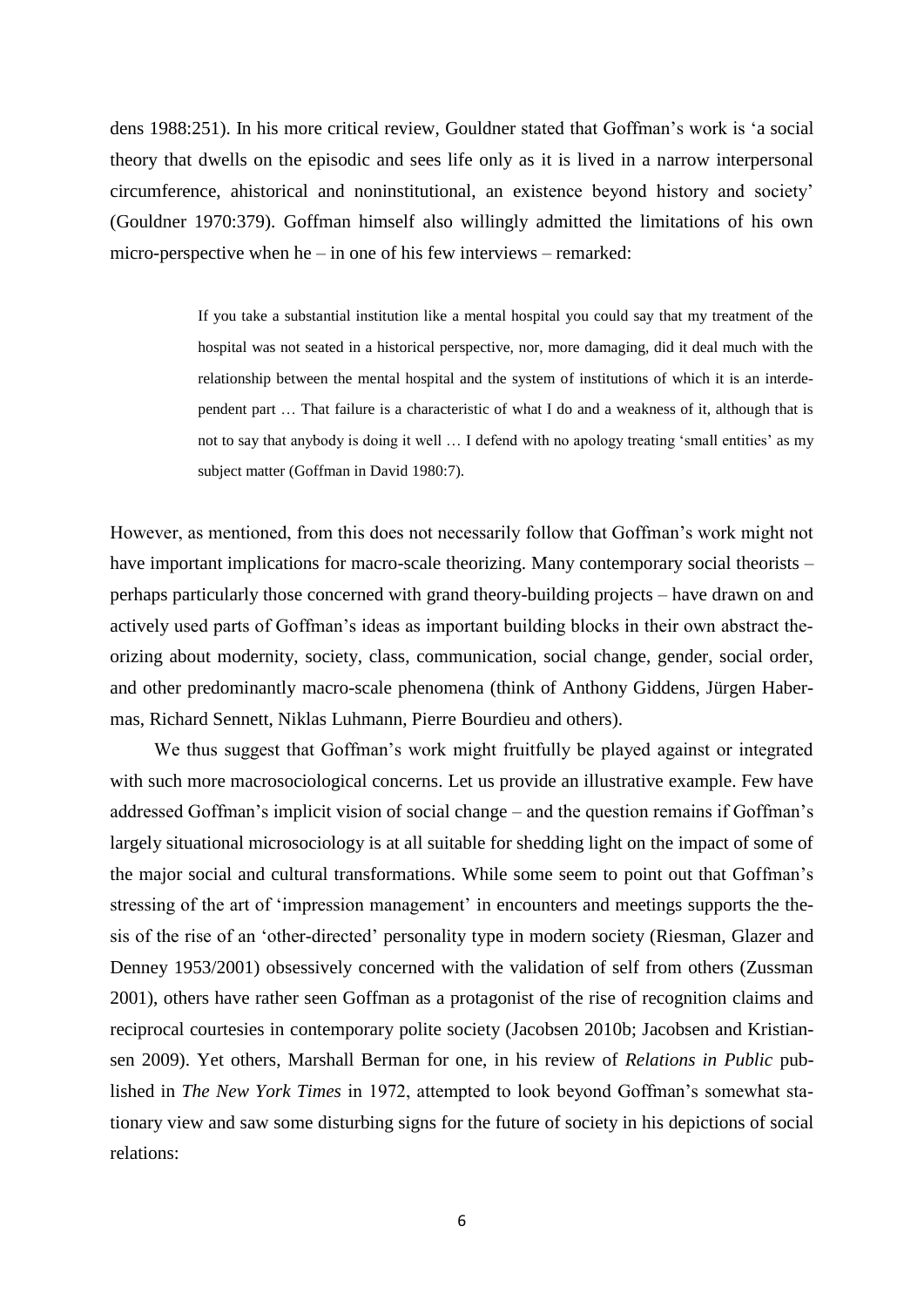If this is so, it forces us to face some disturbing questions about the breakthroughs of the sixties. For so many Americans these were years of unprecedented personal expression and political confrontation. In every sphere, we 'refused to keep our place', we broke boundaries, tore down walls, acted out what we felt, encouraged others to do the same. And where are we now? Goffman's final vision seems unrelievedly bleak. Life in the streets appears as a Hobbesian nightmare, life in the family an existential battleground. It seems terrifying both to go out and to stay in. And social life turns out to be far more fragile, more vulnerable than we thought (Berman 1972/2000:276).

#### Later, Lauren Langman followed Berman's lead and has suggested that:

Goffman's analyses of self-presentations and interaction rituals of everyday life, strategies of winning interpersonal and material games in the context of a culture of consumption, inform the nature of modern alienation … Commodified self-presentations and interaction rituals often can be seen as expressions of alienated selfhood, characteristic of today (Langman 1992:108-109).

The question thus arises if these sinister views of a 'commodified' and 'alienated' life and the 'Hobbesian nightmare', which Langman and Berman spotted in Goffman's microsociological writings, can be substantiated by real-life, macro-scale events. Some signs point in a direction that may support Berman's and Langman's bleak readings of Goffman – for example, how we apparently and increasingly have come to live in a society of the spectacle obsessed with surface identities, staged impressions and shallow images (e.g., on Facebook, Twitter and reality-TV shows), how 'life in the streets' may appear more dangerous than ever before (e.g., due to increasing crime rates, the threat of terrorism, and a concomitant tendency to become part of moral panics), and how many of the certainties and securities that guided generations before have now been either demolished or diluted (e.g., due to globalisation and financial crises), while many other developments admittedly point in quite the opposite direction.

Despite several attempts to read into Goffman's writings hidden political statements, critical potentials or diagnostical tendencies of a more general or macro-scale nature, it is, however, important to recognize that Goffman never ventured into presenting a timeless or universal model of social life, nor did he want to present a diagnosis of the times or a critical social theory. His aspirations were – some would say more modestly, others more ambitiously – to provide the discipline of sociology with a rich conceptual apparatus and a focused gaze with which to capture and comprehend those micro-aspects of social life, which until then had seemed either unimportant or incomprehensible. So contrary to, for example, Michel Foucault, who, armed with his archaeology of knowledge and genealogy, studied institutions –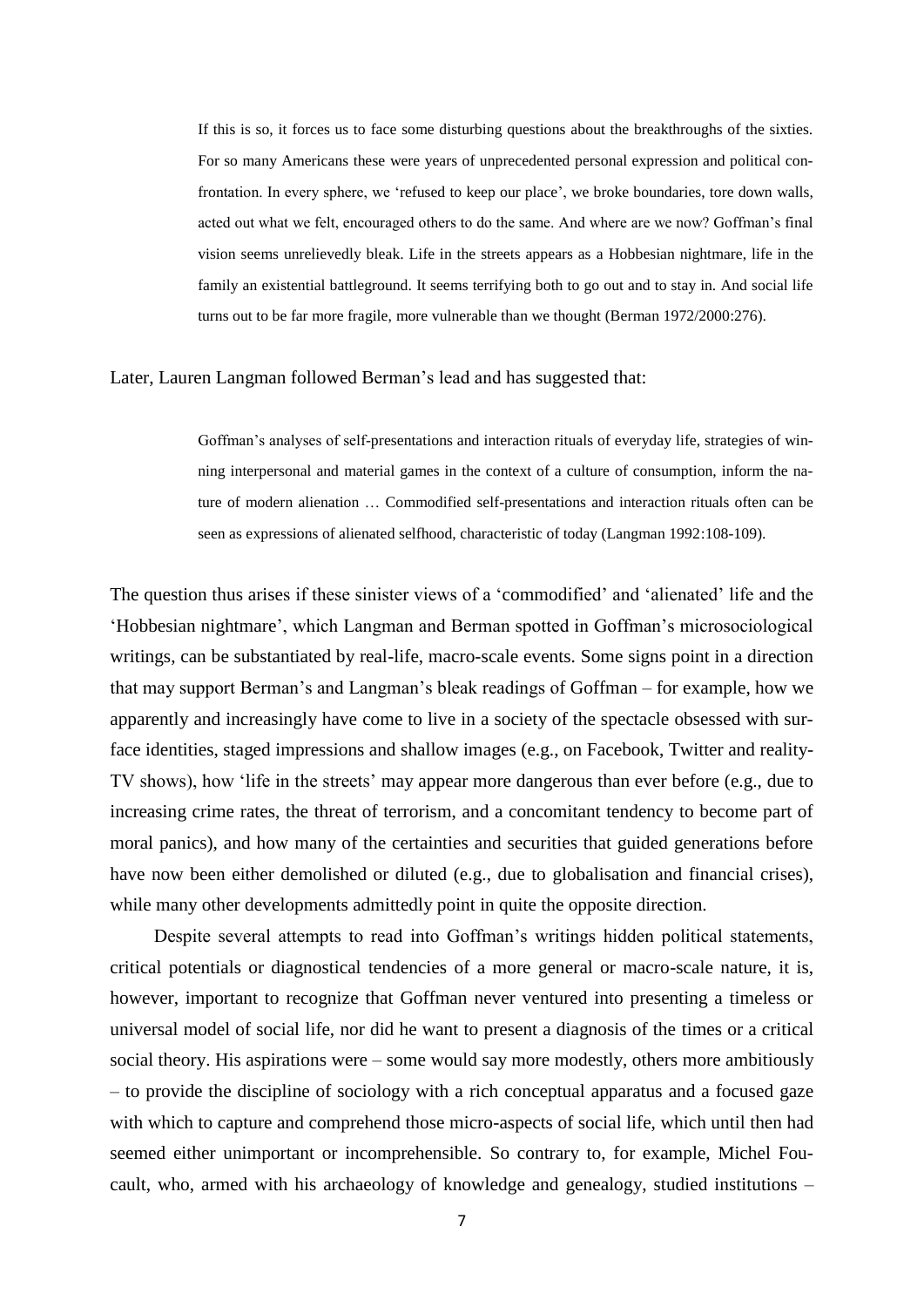the prison and the clinic and indeed society as such as a 'generalized prison' – in a historical context focusing on changing power relations, discourses, games of truth and regimes of knowledge, Goffman was content to provide a much more situational, inside view of the 'interaction order' existing *within* the mental hospital without turning it into a grand narrative of modernity or civilisation (Hacking 2004) – although he did in fact insist that the these traits of the 'total institution' might also be found in as diversified settings as schools, army barracks, and concentration camps.

What Goffman thus perhaps lacked in regard to analysing macro-social change and structural transformations he more than compensated for with his well-developed sense for descriptive detail and colourful and catching concepts when analysing the intricacies and minutiae of microsocial settings. Thus, as Robin Williams boldly observed in an obituary tribute to Goffman, his work met 'the most important requirements of modern social theory – to be self-conscious about the meaning of what it is to know' (Williams 1983:102). What Goffman wanted to investigate and obtain knowledge about was as mentioned the 'interaction order' and its contours, components and content as an analytical micro-domain in its own right.

The connections between the interaction order and other large-scale social orders were first sketched in the two essays making up *Encounters* (Goffman 1961b). Essentially Goffman here suggested that there is a kind of sifting and sorting of externally based attributes of the person (wealth, skills and knowledge, gender, ethnicity, age, etc.) that allows only some to figure in face-to-face interaction. Other characteristics may be screened out or excluded. A metaphorical membrane surrounds the face-to face situation. Goffman argued that we take interaction roles in addition to regular social roles. In classic functionalist theory, institutions are composed of social statuses and roles involve the enactment of the norms (expectations and obligations) associated with the status. Role is thus the key term linking the individual to the relevant institutional framework. The interaction order exists 'below' the institutional framework. Some interactional roles, such as those linked to service queues, seem almost entirely creatures of the interaction order. Sometimes interactional roles overlap with institutional ones, where a parent talks to a child while a meal is prepared. On other occasions, people may use interactional roles to take 'role distance' from institutional roles, as when a member of a surgical team runs a line of banter with another surgeon during surgery. The idea Goffman develops is that people who engage in role distancing behaviours are not expressing their innate 'human' qualities, rather they are mobilising a role and identity alternative to the official ones.

In the posthumously published Presidential Address 'The Interaction Order', Goffman (1983) made a number of further suggestions about the interface between encounters and so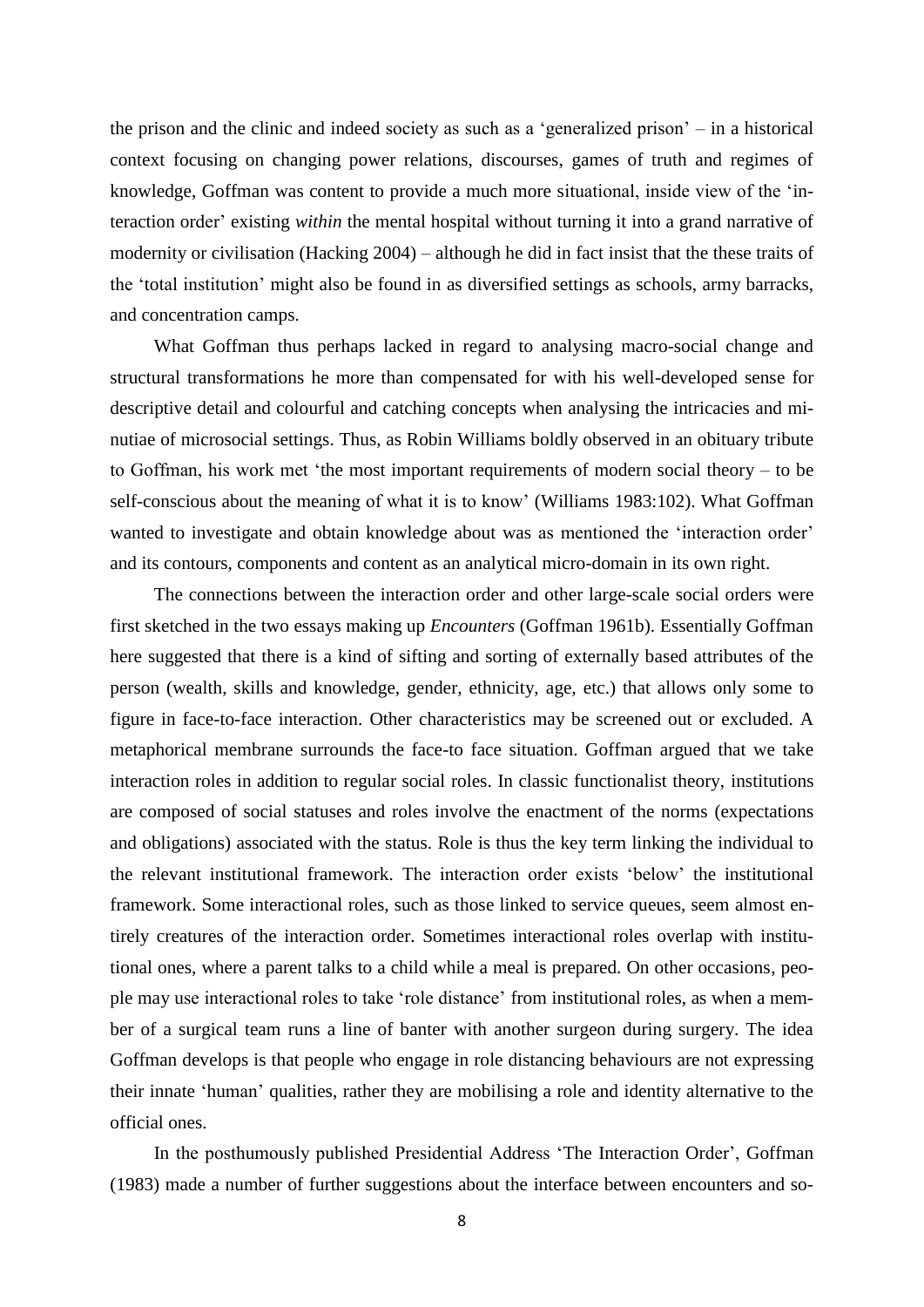cial structures and builds a more coherent model of how micro and macro are related, adopting the metaphor of 'loose coupling' to describe the link between social structures and interactional practices. .. Externally relevant characteristics may or may not be relevant to how actions are managed within the encounter. They cannot be assumed in advance. That means that the only general relation between the micro and macro levels of sociological analysis is one of 'loose coupling'. Unlike Tom Burns (1992:55), who reads Goffman's proposal as a claim that the macro-micro relation either does not exist or is 'unfathomable', we consider this model a positive formulation. It is *not* a theory of the macro-micro relation because Goffman regards the precise nature of the link to be a question that in specific instances requires empirical investigation. In specific cases, the relevance of ethnicity, class, gender, etc., has to be demonstrated and treated 'as a matter for discovery' (Goffman 1983:12). In this way, Goffman admittedly did not provide us with an elaborated view of how micro and macro connects, although he did indicate that the intricate links between the interaction order and other large-scale social orders needed our careful attention in our studies.

#### **Goffman's 'interaction rituals': what about power?**

It has been suggested that Goffman's concentration on the ritual aspects of the interaction order has meant he 'missed the other crucial dimension of social relationships, namely power, and therefore spun a lopsided and incomplete account of social behavior' (Kemper 2011:5). And true, large parts of Goffman's work on the interaction order consisted in teasing out its expansive network of micro-rules and micro-ritual (e.g. Cheal 1988). To call Goffman a 'major theorist of power' (Jenkins 2008), we believe, would therefore be an exaggerated characterisation. Certainly, Goffman was not a class-theorist in any conventional sense of the term (Gonos 1980), although a recognition of the significance of class is signalled by his first paper on class status symbols (Goffman 1951) and in the extensive mention of occupational status that is a conspicuous feature of *The Presentation of Self in Everyday Life* (Boltanski 1973).

Power, it is often said, is a neglected feature of Goffman's sociology. This is not a new criticism, having been made as long ago as 1970 (Gouldner 1970), and it is a complaint that continues to be made by critics both unsympathetic (e.g. Tylor 2018) and sympathetic (e.g. Giddens 2009) to Goffman's enterprise. The term 'power' is, however, not entirely absent from Goffman's writings. While it is indeed not a core element of his conceptual vocabulary, he does, for example, mention the notion explicitly in *The Presentation of Self in Everyday*  Life (1959), his first book. In his discussion of 'teams' and 'teamwork', Goffman distinguishes between 'directive dominance', where someone in the team controls and directs the action, and 'dramatic dominance', where one team member can become the centre of attention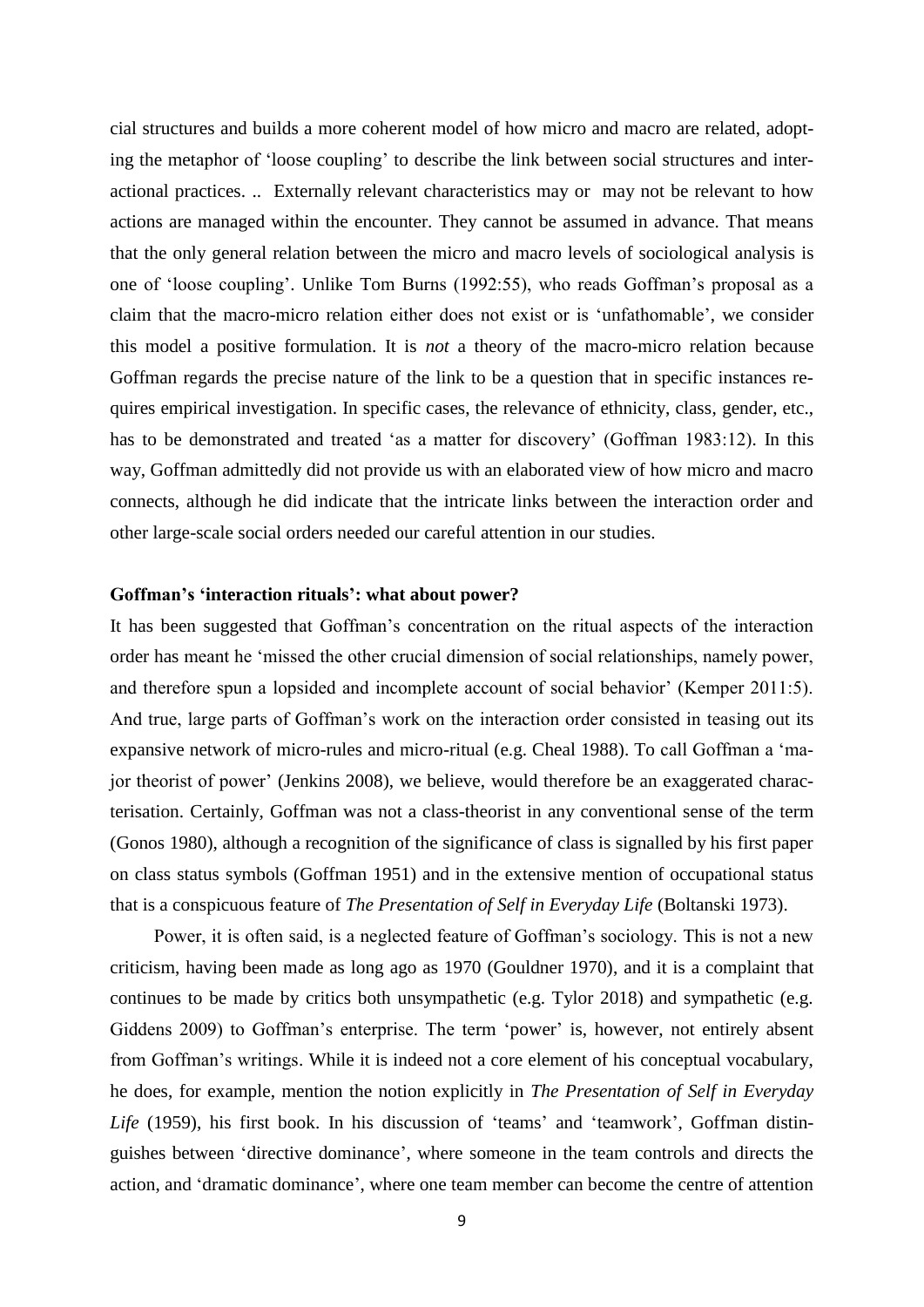or star (see Goffman 1959:97-104). For example, at a wedding a minister will exercise directive dominance while the bride enjoys dramatic dominance:

> The conceptions of dramatic and directive dominance, as contrasting types of power in a performance, can be applied, *mutatis mutandis*, to an interaction as a whole, where it will be possible to point out which of the two teams has more of which of the two types of power and which performers, taking the participants of both teams all together, lead in these two regards (Goffman 1959:101).

However, Goffman did take an interest in power, albeit in a less than explicit manner. Clearly, power does not feature as a leading term in Goffman's lexicon, yet many of the key notions associated with it are embedded in his sociology. This much was noticed by Mary Rogers over forty years ago (Rogers 1977, 1980). Goffman's writings, Rogers shows, contain the elements of a coherent conception of power, influence and control that gainsay any simple criticism that his sociology ignores forms of power and hierarchy. Power, influence and control stem from Goffman's emphasis on the capacity for intentionality. An emphasis on the designed or calculative aspects of human action (in contrast to 'unmeant' or 'unwitting' forms) can found throughout his work, but is especially conspicuous in books like *Strategic Interaction* (1969) and *Frame Analysis* (1974). Goffman's theory of power is largely implicit, centring upon 'instrumental resources' such as social position and interpersonal skills (character, composure and the like) and also 'infra-resources' concerned with perceptions, information and access (Rogers 1980:102-106). Influence is built into Goffman's (1959:15) conception of face-to-face interaction as the 'reciprocal influence of individuals upon one another's actions when in one another's immediate presence'. Control for Goffman is both a process (e.g. the remedial cycle) and an effect (where control of people stems from control of perceptions and definitions of the situation). Perhaps more contentiously, Rogers (1980:123) also argued that Goffman's claim that many expectations and obligations are shaped by 'habitual conventionality' points to a recognition of a nascent conception of false consciousness in his thinking. The deconstruction of that habitual conventionality that his sociology accomplishes might then be framed as a critical enterprise. The implied theory of power that Rogers identifies sets Goffman apart from Blumerian forms of symbolic interactionism and serves to neutralise blunter criticism about the neglect of power. Furthermore, Rogers' work begins to indicate the ways in which power works in ordinary interaction and also the ways in which interactional manifestations of power and influence can challenge and work against institutionalised forms of power. One could perhaps even argue that Goffman provides us with a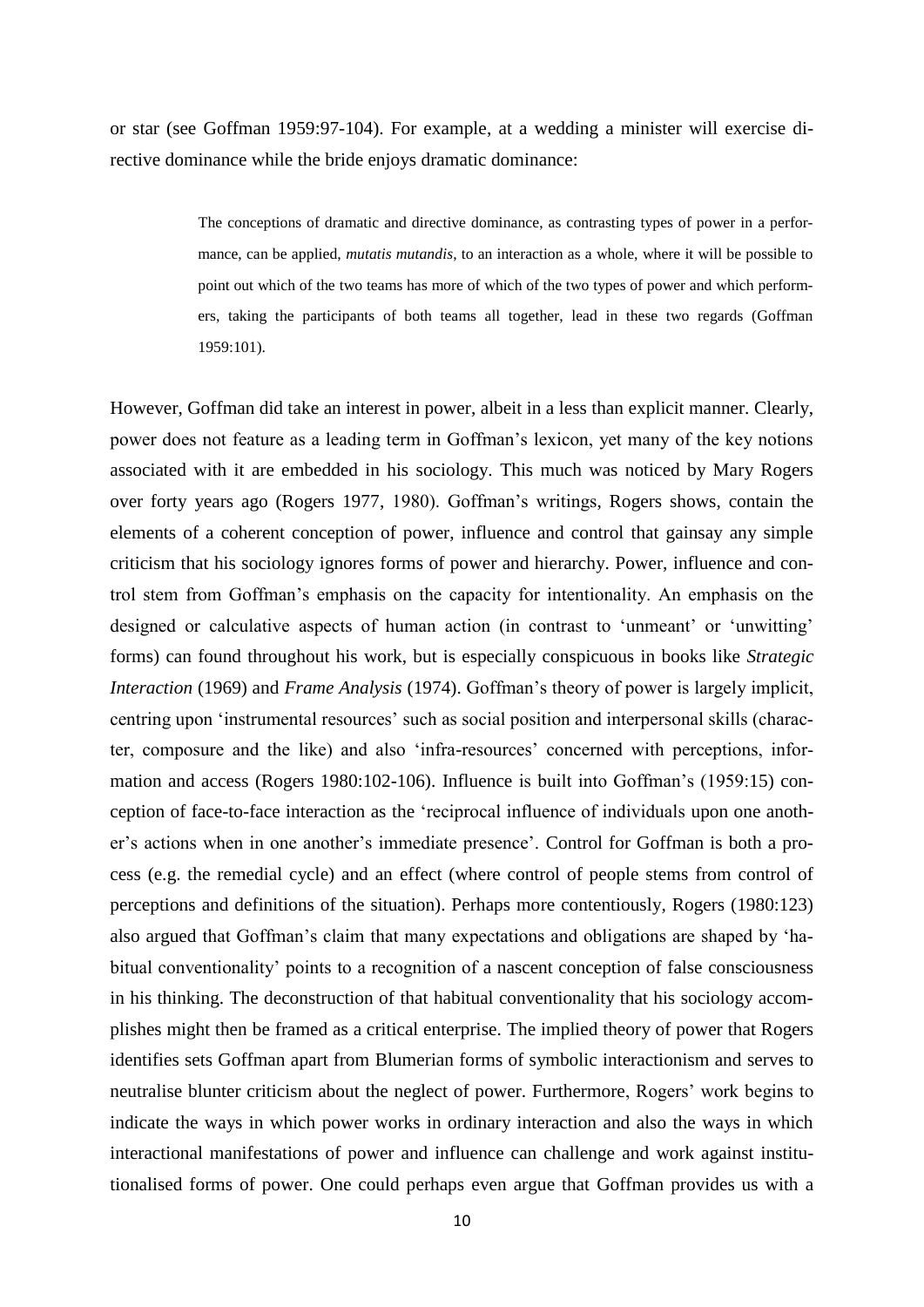sociological specification of Foucault's concept of power, and that Rogers' reconstruction of the elements of Goffman's thinking about power shows how Foucault's ideas can be translated into a sociologically-workable set of concepts (Hacking 2004; Leib 2017).

Contrary to many critics, Richard Jenkins (2008) argues that Goffman does in fact have a coherent theory of power embedded in his sociology. Building on Rogers' ideas about Goffman's view of power as the mobilisation of differential access to resources, Jenkins suggests that information, territory and capacity to enact procedural forms are central to how Goffman conceives the exercise of power. What Jenkins disputes is what he sees as Goffman's limited general conception of how these resources are mobilised by interactants in encounters. The point at issue is Goffman's claim that there is a potential disconnection between the interaction order and larger social structures: that social structures are not simple aggregates of interaction, and that what transpires interactionally is not a simple or direct reflection of social structures. As Goffman starkly claimed:

> I do not believe that one can learn about the shape of the commodities market, or the distribution of a city's land values, or the ethnic succession in municipal administrations, or the structure of kinship systems, or the systematic phonological shifts within the dialects of a speech by extrapolating or aggregating from particular social encounters among the persons involved in any one of these patterns (Goffman 1983:9).

While, as Jenkins notes, this statement is true, he suggests that this stance leads to Goffman underselling his sociology by insulating it from its relevance for understanding a society's larger structural features. If one undertakes microanalysis of job selection interviews, for example, Jenkins claims we can arrive at an understanding of 'something significant about how the macro 'shape' of the labour market is produced and reproduced' (Jenkins 2008:166). Goffman would doubtless concur but insist upon observing the distinction between the situational (the encounter's procedural forms) and the merely situated (the encounter's effects). Indeed, in discussing 'people processing encounters', Goffman (1983:8) acknowledged how officially irrelevant structural attributes (race, class, gender and age are mentioned) can introduce a 'micro-dot of mystification' into the proceedings. It is the encounter's effects, merely situated matters such as the categories of person appointed to a job, that produce and reproduce the labour market, not the situational matters concerning, for example, how interviewers interpret the interviewee's demeanour in answering specific questions. In a sense, both Jenkins' and Goffman's points stand. If we want to understand how certain categories of people succeed in getting certain jobs, then attention to preferred forms of interview demeanour may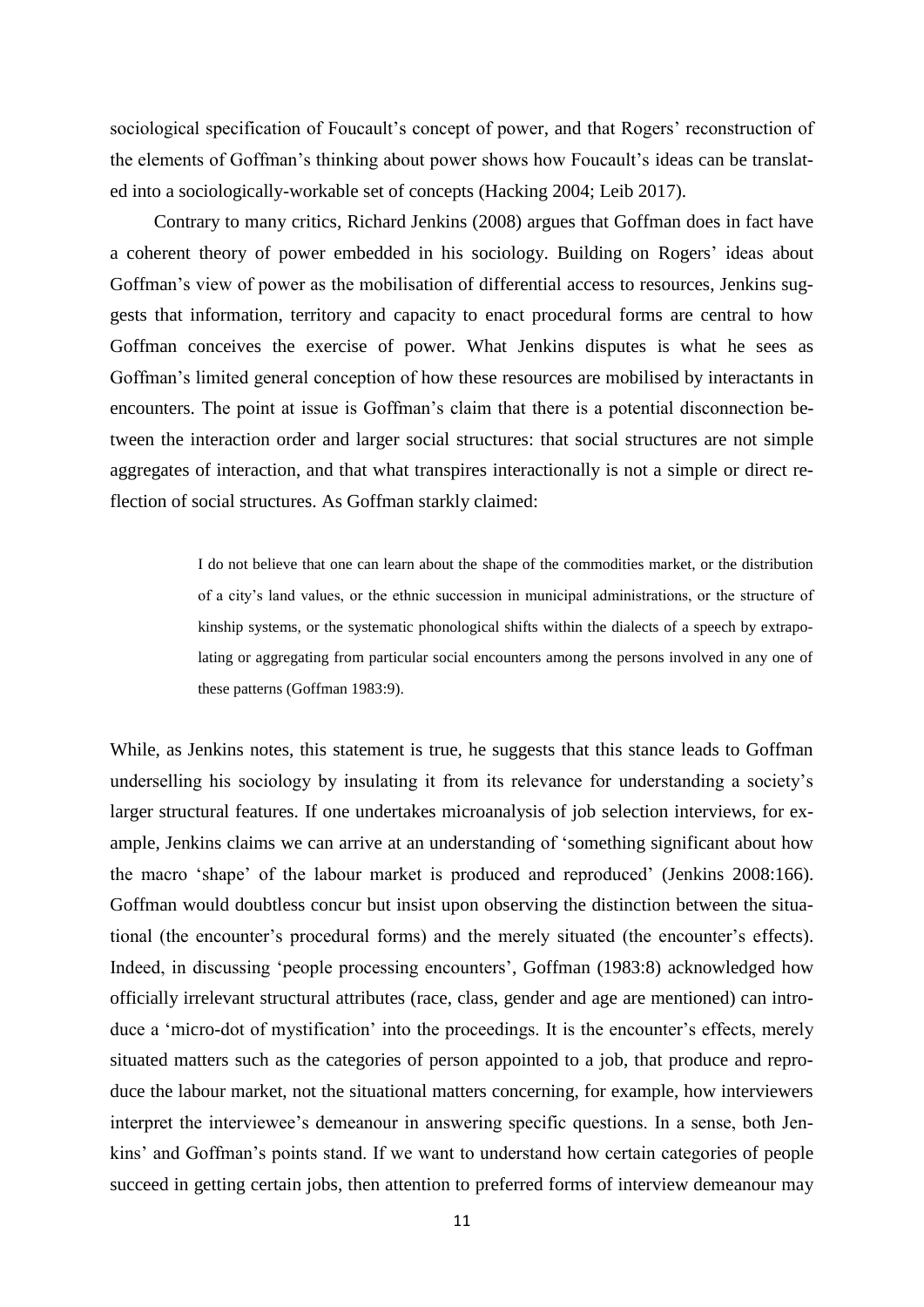provide part of the explanation. But Goffman's equally telling point is that not *all* the features of a macrosociological phenomenon like a labour market can be derived inductively by aggregating what transpires in the actual job selection interview. There are some features of what transpires, for example, the extended relationship between buyer and seller of labour, or the right of the buyer of labour to set the wage for the job, which are not interactional effects but are set in law. What looks like defensiveness or underselling (Burns 1992, Jenkins 2008) could just as readily be regarded as Goffman's considered analytical caution.

Goffman's made the further suggestion that the effects of structure on interactional practices, or the effects of interactional practices on macrosociological phenomena, cannot be assumed or asserted by theoretical fiat but need to be demonstrated by empirical research of actual cases. As he stated: 'one is encouraged to treat as a matter for discovery just who it is that does what to whom' (Goffman 1983:10). This is a refreshing take on the micro-macro question because it implies that it is a mistake to seek generalised solutions to this question, in the manner say of Pierre Bourdieu or Anthony Giddens. Through these formulations we suggest that the wider theoretical problem that Goffman is addressing is the phenomenon of 'emergence': how social forms arise out of meaningful social practices (e.g., McHugh 1968). The solution he sketches is not one of a smooth and uniform process, but rather a formulation marked by discontinuity and rupture, and motivated by a wish to take a tough and sceptical look at what is actually happening in society's institutionalised structures. For Goffman, business dress may have become more casual, but the business world is much as it was; blacks and women have breached segregated public places, thereby changing access rules, but the structural or hierarchical situation of these categories of persons are not much changed.

#### **Goffman's 'analytic attitude': what about politics?**

As we mentioned earlier, Goffman, in his own words, was far more concerned with 'watching the snorers' than with awakening them from their apparently deep sleep (Goffman 1974:14), and he was also more interested in finding out if Marxist brushed their teeth in the morning than in providing dry wood for their ideological pyres (Ledger 1982:42).While Goffman never framed his sociology in political terms, it is worth considering aspects of his political attitudes prior to discussing wider questions about the critical potential of his sociology.

Not surprisingly, given Goffman's well-known efforts to preserve his incognito, data are scarce on this subject. One source of puzzlement about locating Goffman in the ideological universe stems from his early reputation as a novel and indeed radical thinker who – in particular through the impact of *Asylums* (1961a) and *Stigma* (1963) on audiences outside of sociology – cast fresh light on many overlooked features of everyday life and did so in a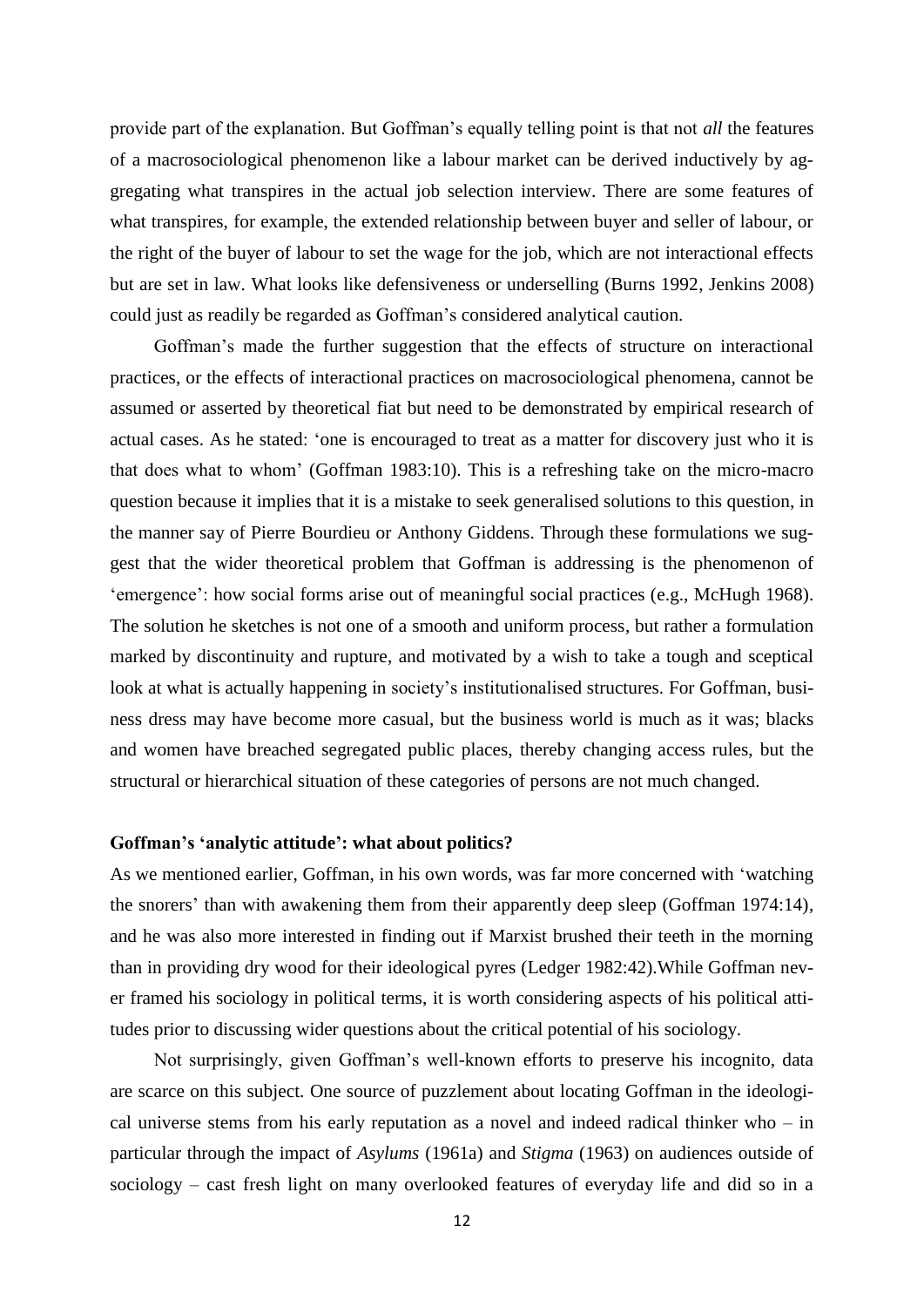manner sensitive to the iniquities and injustices manifested in and through the interaction order. Just as Goffman's standing as a major contemporary sociologist grew through the 1960s, so too did he acquire a reputation of tending towards the apolitical if not conservative in outlook. In those tumultuous times he often appeared to go out of his way to avoid direct political involvement. Goffman resisted pressures from colleagues to take anti-government positions by reminding them that he was a Canadian citizen (Taylor 1968:835). When the University of California at Berkeley became a major centre of student rebellion in the mid-sixties, Goffman had become a full professor. The Free Speech Movement ran a protest through the 1964-1965 academic year that soon became linked to the civil rights and anti-Vietnam War struggles. Goffman avoided any involvement in campus political activism and seemed less supportive of student demands than other faculty members such as Herbert Blumer. When asked about his position during one crisis at Berkeley, he replied: 'When they start shooting students from the steps of Sproul Hall I guess I'll get involved, but not until then' (Marx 1984:658). Goffman was advertised as a speaker at 'The Dialectics of Liberation' conference held in London in 1967 (reported in *The New Statesman*, June 16, 1967, p. 850), along with such notable radical activists and thinkers as Lucien Goldmann, Paul Goodman, R. D. Laing, Herbert Marcuse and Paul Sweezy (Cooper 1968). It was a significant event, suffused with the late 1960s zeitgeist. There were even rumours that Jean-Paul Sartre would be making an appearance. In the event Goffman did not attend, apparently withdrawing  $-$  according to Gary T. Marx (1984) – when he heard that the conference organisers invited the Black Power activist Stokely Carmichael to speak. Whatever the reasons for Goffman's own withdrawal, his name on the posters indicated how many radicals situated his work, which they saw as in keeping with their concerns. Marx also recalls an exchange with a student quizzing Goffman about 'what's the use of it for changing the conditions you describe?'. Goffman responded: 'I'm not in that business' and quickly stormed out of the room (Marx 1984:657).

It is important to ask, was Goffman correct in this instant assessment, and more broadly, if not changing social conditions, what business was Goffman then in? He saw himself primarily as a sociologist with a conception of the critical task centred on changing people's thinking rather than any more openly engaged conceptions of the sociologist's social role. Against this image of the sociologist reluctant to become publicly involved in political action must be set some facts that seem to lead in the opposite direction. Goffman's intellectual networks included sociologists like Gouldner, who as mentioned earlier invited him to join the editorial board of *Theory and Society* when it was founded. In his dispute with the publisher about the cover image of the UK edition of the book *Gender Advertisements* (1979), Goffman was proud to remind the publisher of his sympathy for the social justice credentials of the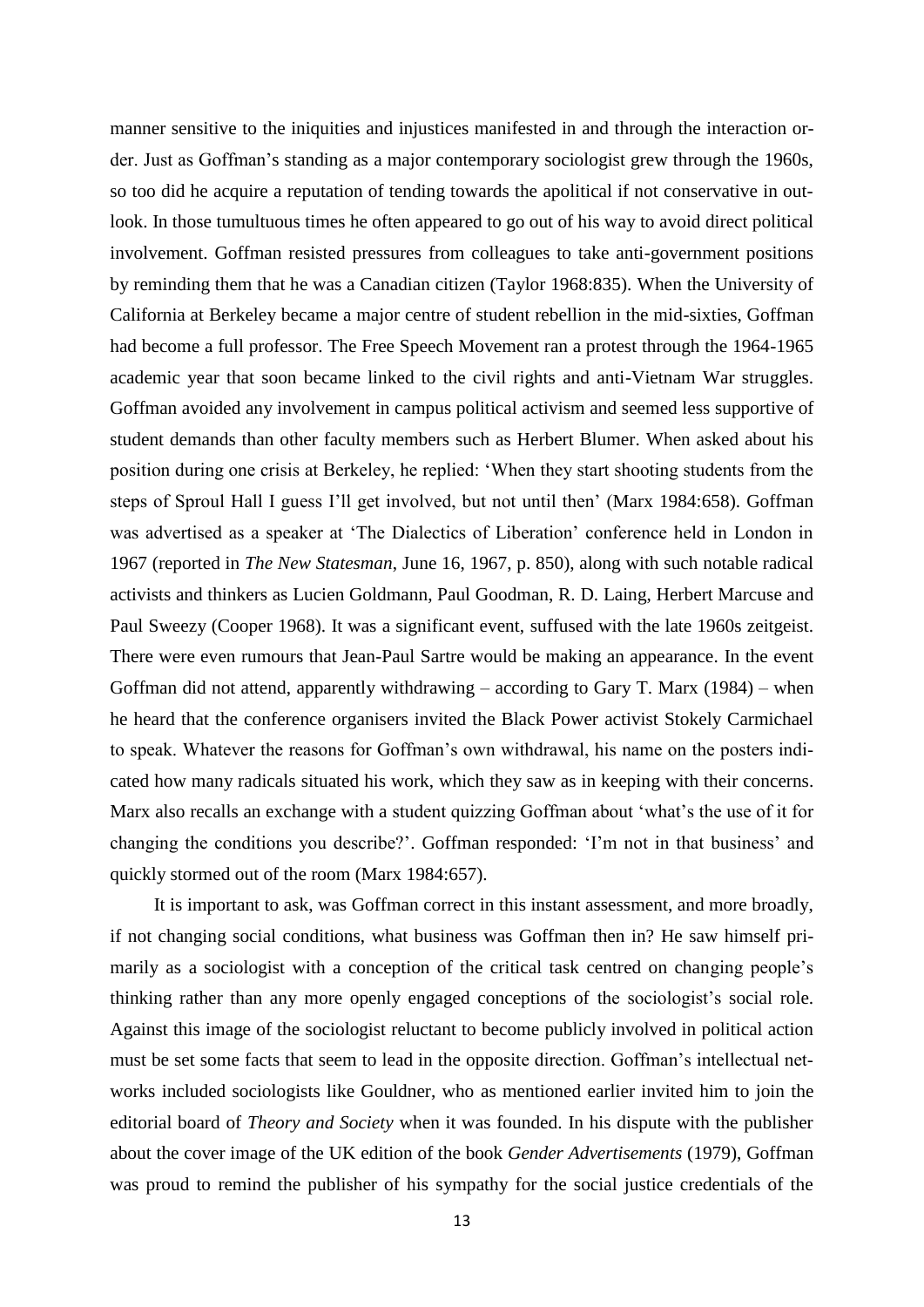advisory editorial team (notably Paul Walton, whom he counted as a colleague and a friend) in whose series the book appeared. While Goffman's default position was to steer clear of any political involvements, he did give active support in 1970 for Thomas Szasz's initiative *American Association for the Abolition of Involuntary Mental Hospitalization* (AAAIMH), which was one of the reasons why Goffman – together with the likes of Laing, Foucault and Szasz – was often described as 'anti-institutionalist'.

However, Goffman's general pessimism and scepticism about social arrangements are sharply evident in an address he gave to graduating students on the occasion he was awarded an honorary doctorate at the University of Manitoba in 1976. According to a newspaper report, Goffman was reported as speaking of a world 'somewhat governed by aging idiots', observing that 'not even today have we learned how to make democracy safe for the world'. Student rebels were right about the institutions they criticised and the adults who staffed them, but they did not appreciate the 'strength of their weaknesses' and the rebellion fizzled out, ending 'not with a bang but in a boutique' as the demands of making a living were felt. The world was not better in the past – there were no 'good old days': 'every generation has whistled in the dark … but these are remorselessly informed times. More than your forebears you will have to forego whistling'. The decline of the 'prestige of class distinction' meant that social ambition was not the attractive goal it once seemed and with the fading of the prestige of class standing, people were now 'socially left to teeter'. Looking to his audience's futures, Goffman was downbeat. He told them: 'The only worlds left free for you to explore are those of the mind'. He recommended remaining clearheaded and curious. With that emphasis on the cultivation of their rational faculties, Goffman recommended students to quietly and tolerantly make do with the ills and imperfections of the society they faced. Small wonder the headline reporting his talk in the local newspaper glossed it as 'gloomy world forecast for grads' (Anon 1976).

The hope of ever reaching some conclusive and once-and-for-all assessment of Goffman's politics thus seems a doomed task, particularly, as Judith Posner once proposed, 'some view him as a political radical, others view him as a middle-class conservative; while others, like myself, view him as apolitical' (Posner 1978:71). Trying to establish Goffman's 'real' political position is, at the end of the day, a rather futile endeavour. Goffman would probably concur with the relativity of Sherri Cavan's statement: 'To people who were radical, he appeared quite conservative. To people who were conservative, he appeared to be radical, a rule breaker, an interpersonal anarchist' (Cavan 2014:65). With the passage of time and the shifts in the meaning of these political labels, questions of Goffman's politics seem of diminishing relevance to the assessment of his contribution and legacy. It seems true, though, that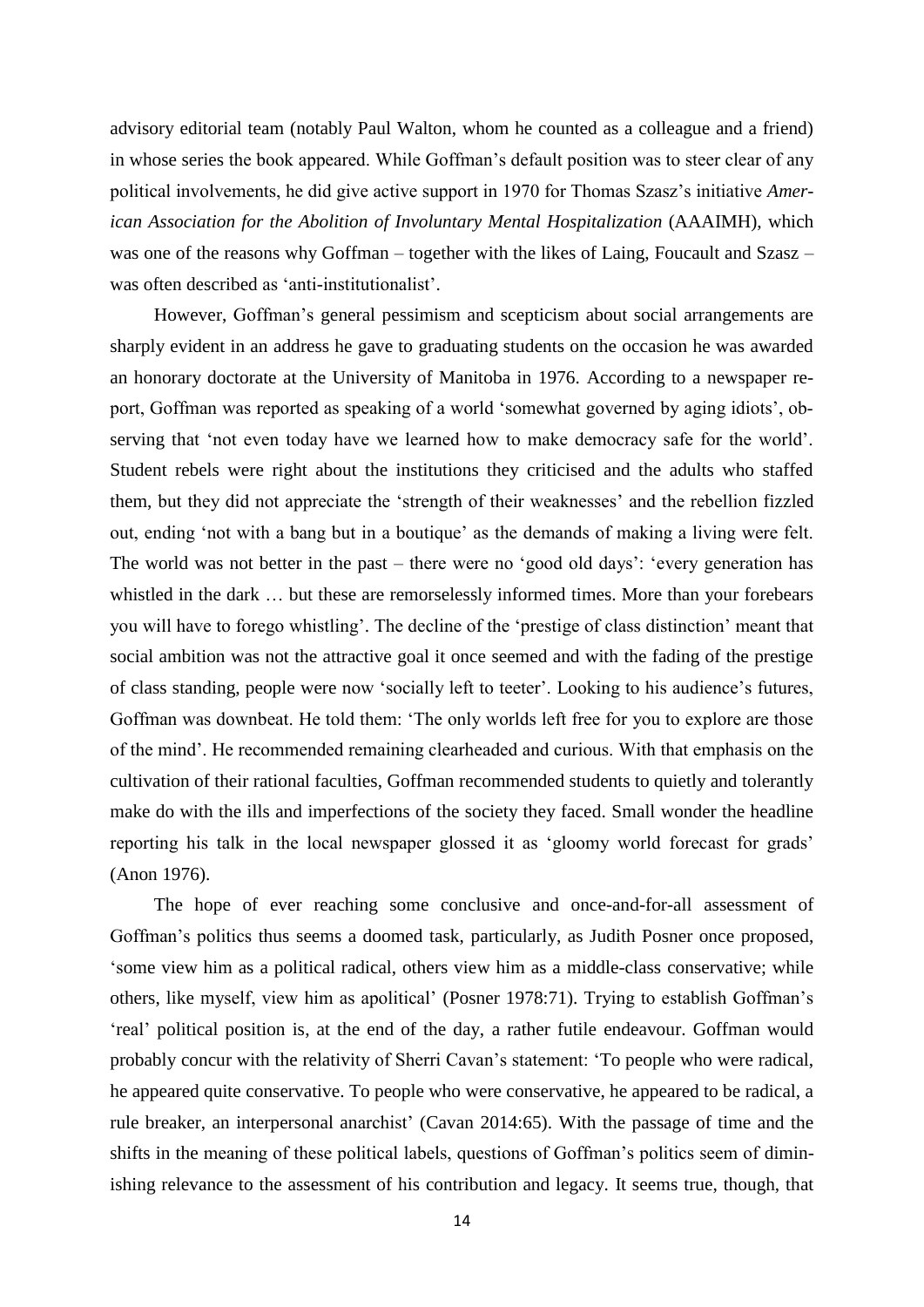Goffman's political impact came through his words more than his deeds. His critical task is sometimes described under the heading of a Burkean 'perspective by incongruity'. The arresting comparisons, the compelling metaphors, the sentences that provoke that 'look again' experience are all important textual dimensions of Goffman's critical practice together with his frequent use of sarcasm, humour, powerful metaphors and an insincere self-effacement suggesting to his readers that what he is saying is really not all that important (Smith and Jacobsen 2010). The writings convey clear underdog sympathies – for hospitalised mental patients (in *Asylums*) as well as for those similarly troubled 'in the community' (in 'The Insanity of Place'). Kindred readings are often made of *Stigma* (Goffman 1963). Moreover, in the 1970s Goffman's 'low-burning feminism' (Gonos 1980:168n) turned into stronger support for feminist agendas, fuelled in part by the feminist interests of his students at the University of Pennsylvania.

In the last of the words Goffman knew would be published, his aforementioned undelivered Presidential Address to the American Sociological Association, he urged sociologists who needed to justify their work in terms of social needs to study those occupying positions of authority of all kinds who 'give official imprint to versions of reality' (Goffman 1983:17). Goffman's underdog sympathies were achieved not by the imposition of an explicit moral agenda or an already formulated partisan position but through careful observation of the ordinary situations people face and a command of language that Goffman carefully cultivated to express what he saw. Importantly, in his Presidential Address, Goffman prefaced the statement just cited about 'studying up' those who give official imprint to reality with a remark that makes it clear that sociology can exist without calls to uphold particular values such as social needs or social justice. So there is a second message to add to the one about studying up, and it runs in the opposite direction to the first. As sociologists, Goffman believes we are entitled to study society 'because it is there' and because historically, 'only in modern times have university students been systematically trained to examine all levels of social life meticulously', without reference to the demands of religion or tradition. Some may think that sociology has not achieved a great deal so far as a discipline, but it has achieved something historically important, namely, 'the bent to sustain in regard to all elements of social life a spirit of unfettered, unsponsored inquiry, and the wisdom not to look elsewhere but ourselves and our discipline for this mandate. That is our inheritance and that so far is what we have to bequeath' (Goffman 1983:17).

If Goffman's sociology in certain respects seems apolitical, it was a robust, considered position, rooted in a conception of sociology suspicious of all forms of partisanship. While not openly oppositional, it embraced the critical use of irony, a key part of the 'Chicago habi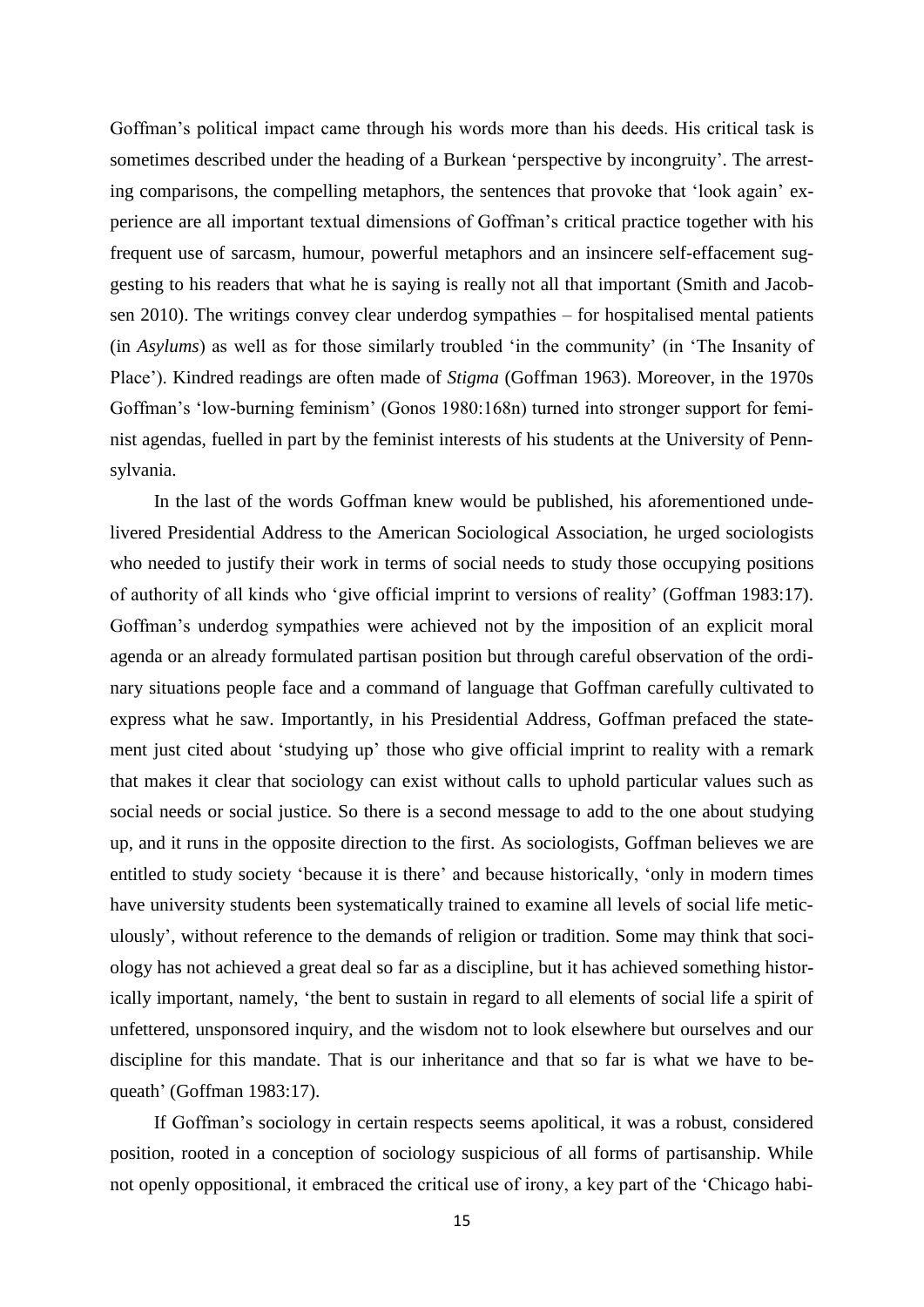tus' (Winkin 1999:34-35) that Goffman absorbed as a graduate student in the late 1940s and early 1950s. The key idea was not to be co-opted – either by sociological theory or by the group under study. In the exploration of these ideas we can find the basis of Goffman's analytic attitude and critical theory. Goffman was the classic example of the sociologist as a 'licensed voyeur' (Taylor 1968:865) in thrall to the act of observation. But as Berger (1973:354) suggested in writing of Goffman's 'demonic detachment', his descriptions express a 'strong sense of decency and propriety' and are 'least compromised by moral posturings, knowing leers or other vulgar ego trips'. Goffman's skill at articulating the taken for granted aspects of interactants' intuitions is remarkable. It rests in part on the absence of partisanship in Goffman's analyses – as T. R. Young stated: 'Goffman neither celebrates the priest nor castigates the prostitute'. Agreeing with Gouldner that Goffman's sociology lacks a 'metaphysics of hierarchy', Young (1971:276) insists, however, that 'the points of view of psychiatrists, salesmen, professors and police have no prior moral claim on the loyalty of the sociologist than do the points of view of the patient, the customer, the student or the criminal'. Goffman thus anticipated the notion of ethnomethodological indifference and kindred interpretive stances that seek to preserve the interactant's perspective (Jacobsen 2010a:12).

However, Goffman was not only a great observer of social life. Another feature of his analytic attitude was the capacity to mobilise his own everyday experience into his writings in a sociologically effective way. Observation was the gold standard for Goffman, and it might include not only formally organised stints of fieldwork but also observations and reflections made in the course of the daily round. Philip M. Strong (1983) expressed this idea as a neat slogan: 'you too can treat your own life as data'. Goffman thus led the way in the 1960s and 1970s towards new methods for the collection of sociological data that nowadays travel under the colourful headings of 'autoethnography', 'innovative methods' and 'self-analysis'.

#### **Conclusion**

Erving Goffman was an enigmatic and iconoclastic sociologist, a 'crossover writer' (Menand 2009:296). Like all good crossover writers, Goffman can be set in many contexts and framed in many different ways. Indeed, Goffman did not merely make a virtue out of this chameleonlike feature of his work – he turned it into a theory of the social organisation of experience (Goffman 1974). In this chapter we have explored aspects of the doubts frequently expressed about Goffman's sociology in order to better understand the diversity of his sociological contribution and the directions his ideas have inspired.

The purpose of this chapter has thus been to excavate and explore some of the critical potential in the work of Goffman. Even though Goffman is most often read and depicted as an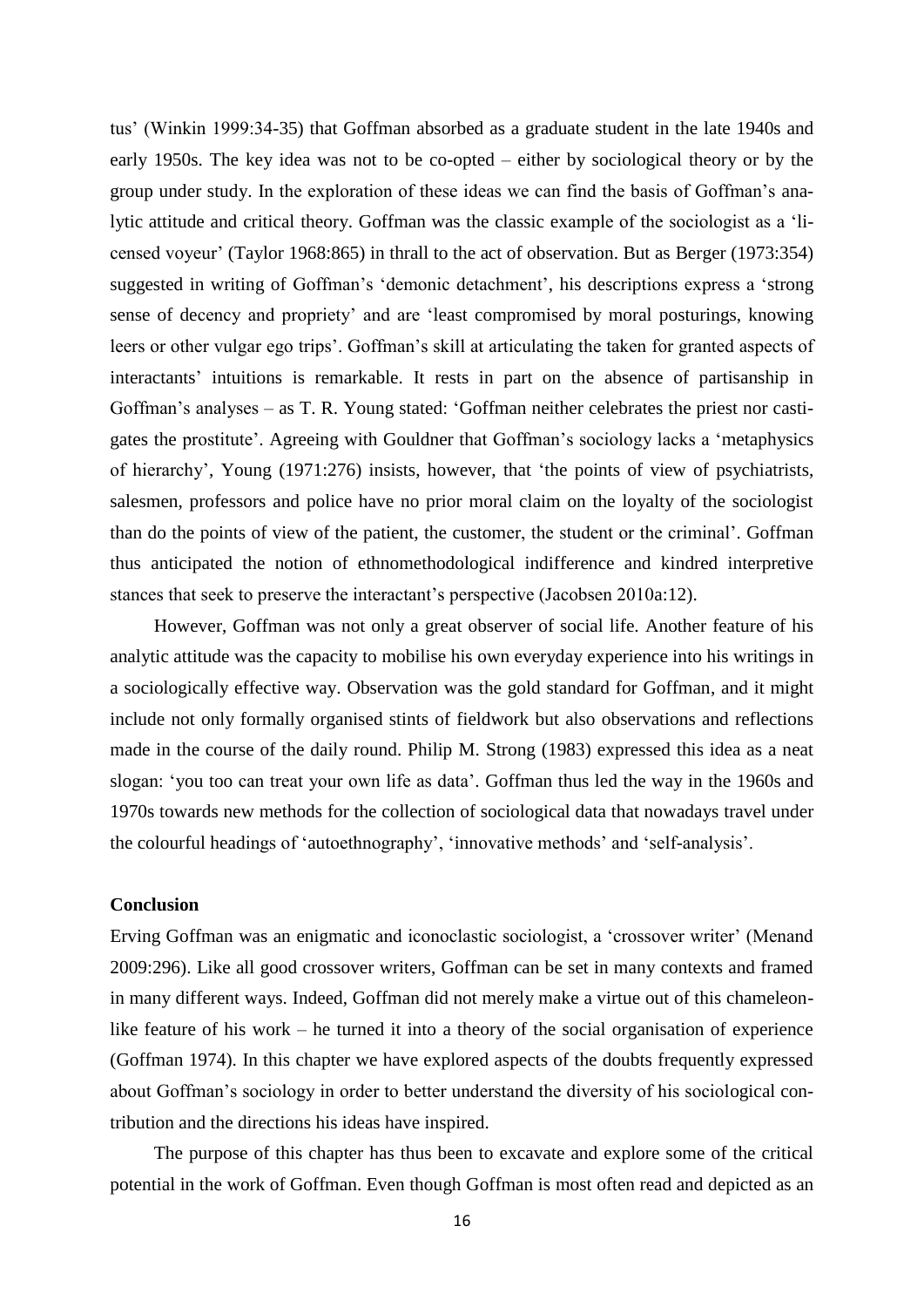apolitical microsociologist with no genuine understanding of power or social conflict, this chapter has critically engaged with some of these 'misgivings' about Goffman. This has been done by outlining his perspective on the topics of social structure, power and politics. It was shown that Goffman in fact does touch upon these issues in his work on the 'interaction order' either explicitly or more implicitly. We can then conclude that although Goffman did not pay any particular or sustained attention to such topics (at least not compared to many other sociologists writing during his time), he nevertheless provided the discipline of sociology with some insights into the themes of social structure, power and politics that subsequent interpreters and users of his work have been able to elaborate and expand on.

This also means that new generations of sociologists can find and indeed have found in the work of Goffman suggestions and leads for a critical understanding of the interaction order and of how subordination, domination and power works interactionally. Here we could mention some of the work done recently on stigma and disability studies (e.g., Link and Phelan 2014; Brune and Garland-Thomson 2013), on gender differences (West and Zimmerman 1987, 2009; West 1996) or on race and so-called 'racialized interaction orders' (Rawls 2000; Rawls and Duck 2017; Rosino 2017). Although we are here unable to address all these studies and the many others around, we think that their very presence, in itself, testifies to Goffman's critical potential. With this chapter the last word has obviously not been said about Erving Goffman's view on social structure, power or politics, as we are sure the interest in and investigation of these topics will continue unabated in years to come.

#### **References**

- Anon (1976): ''Aging Idiots': Gloomy World Forecast for Grads'. *Winnipeg Free Press,* May 27, p. 83.
- Berman, Marshall (1972/2000): 'Weird and Brilliant Light on the Way We Live Now'. *The New York Times*, February 27 (reprinted in: Gary Alan Fine and Gregory W. H. Smith (eds.) (2000): *Erving Goffman* (A Four Volume Set). London: Sage Publications.

Berger, Bennett M. (1973): 'A Fan Letter on Erving Goffman'. *Dissent*, 20:353-361.

- Billig, Michael (2001): 'Humour and Embarrassment: Limits of 'Nice-Guy' Theories of Social Life'. *Theory, Culture & Society*, 18 (5):23-43.
- Boltanski, Luc (1973): 'Erving Goffman et le Temps du Soupçon'. *Social Science Information*, 12 (3):127-147.
- Brune, Jeffrey A. and Garland-Thomson, Rosemarie (2013): 'Forum Introduction: Reflections on the Fiftieth Anniversary of Erving Goffman's *Stigma*'. *Disability Studies Quarterly*, http://dsq-sds.org/article/view/4014/3539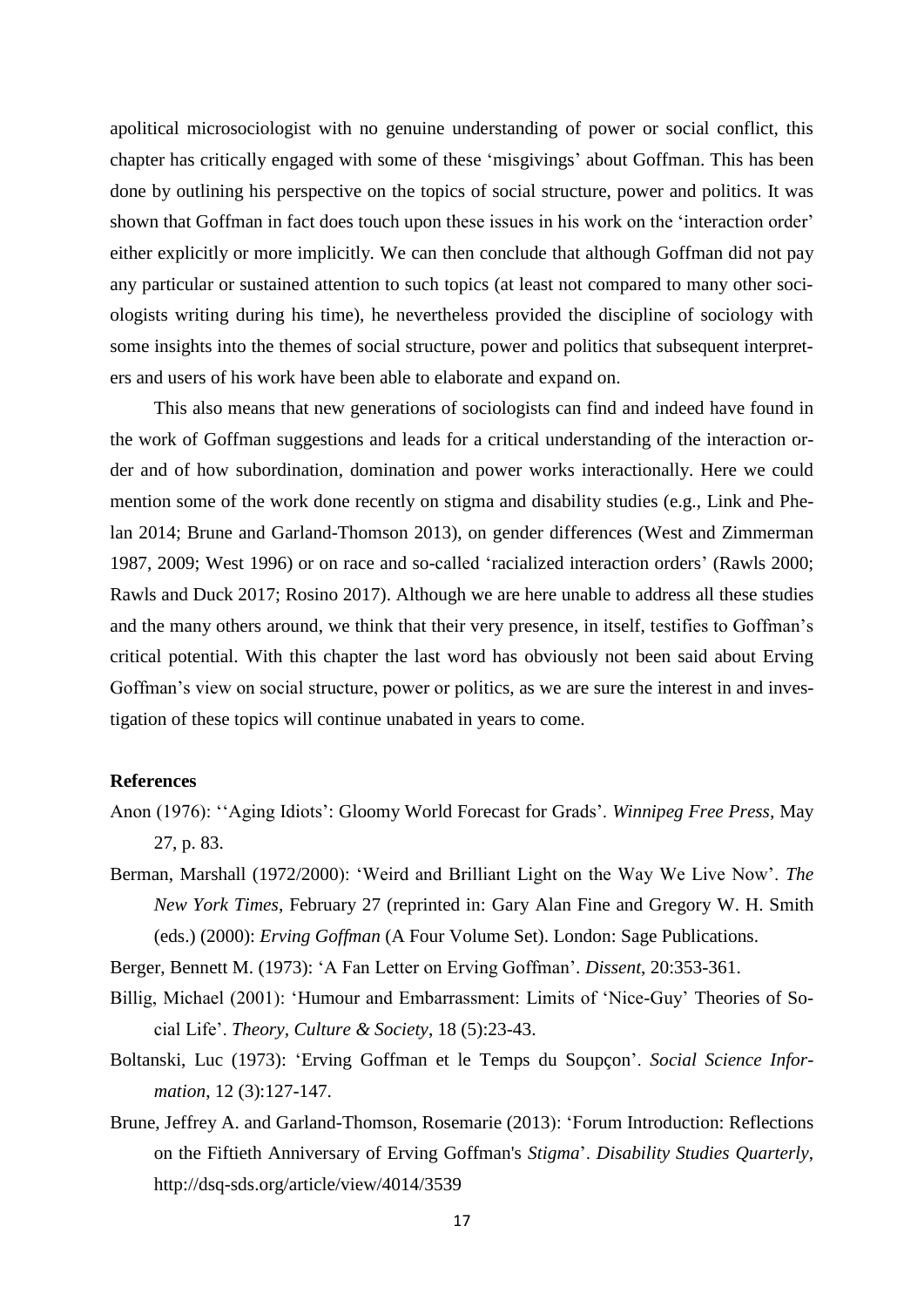Burns, Tom (1992): *Erving Goffman*. London: Routledge.

- Cavan, Sherri (2014): 'When Erving Goffman Was a Boy: The Formative Years of a Sociological Giant'. *Symbolic Interaction*, 37 (1):41-70.
- Cheal, David (1988): 'The Postmodern Origin of Ritual'*. Journal for the Theory of Social Behavior*, 18 (3):269-289.
- Chriss, James J. (2015): *Confronting Gouldner: Sociology and Political Activism.* Leiden: Brill.
- Cooper, David (ed.) (1968): *The Dialectics of Liberation*. Harmondsworth: Penguin Books.
- Cooper, William (1972): 'Review of *Relations in Public*'. *The Sunday Times Weekly Review*, January 23.
- David, Peter (1980): 'The Reluctant Self-Presentation of Erving Goffman'. *The Times Higher Education Supplement*, September 19.
- Denzin, Norman K. (2002): 'Much Ado about Goffman'. *American Sociologist*, 33 (2):105- 117.
- Edgley, Charles and Ronny E. Turner (1984): 'Goffman as Critical Theorist: Some Notes on the Maligning of an Ally'. *Quarterly Journal of Ideology*, 8 (3):26-39.
- Giddens, Anthony (1988): 'Goffman as a Systematic Social Theorist', in Paul Drew and Anthony Wootton (eds.): *Erving Goffman: Exploring the Interaction Order*. Cambridge: Polity Press, pp. 201-279.
- Giddens, Anthony (2009): 'On Rereading *The Presentation of Self*: Some Reflections'. *Social Psychology Quarterly*, 72 (4):290-295.
- Goffman, Erving (1951): 'Symbols of Class Status'. *British Journal of Sociology*, 2:294-304.
- Goffman, Erving (1953): *Communication Conduct in an Island Community*. Unpublished PhD dissertation, Department of Sociology, University of Chicago.
- Goffman, Erving (1959): *The Presentation of Self in Everyday Life*. New York: Doubleday, Anchor Books.
- Goffman, Erving (1961a): *Asylums: Essays on the Social Situation of Mental Patients and Other Inmates*. New York: Doubleday, Anchor Books.
- Goffman, Erving (1961b): *Encounters: Two Studies in the Sociology of Interaction*. Indianapolis: Bobbs-Merrill.
- Goffman, Erving (1963): *Stigma: Notes on the Management of Spoiled Identity*. Englewood Cliffs, NJ: Prentice-Hall.
- Goffman, Erving (1969): *Strategic Interaction*. Oxford: Basil Blackwell.
- Goffman, Erving (1974): *Frame Analysis: An Essay on the Organization of Experience*. New York: Harper & Row.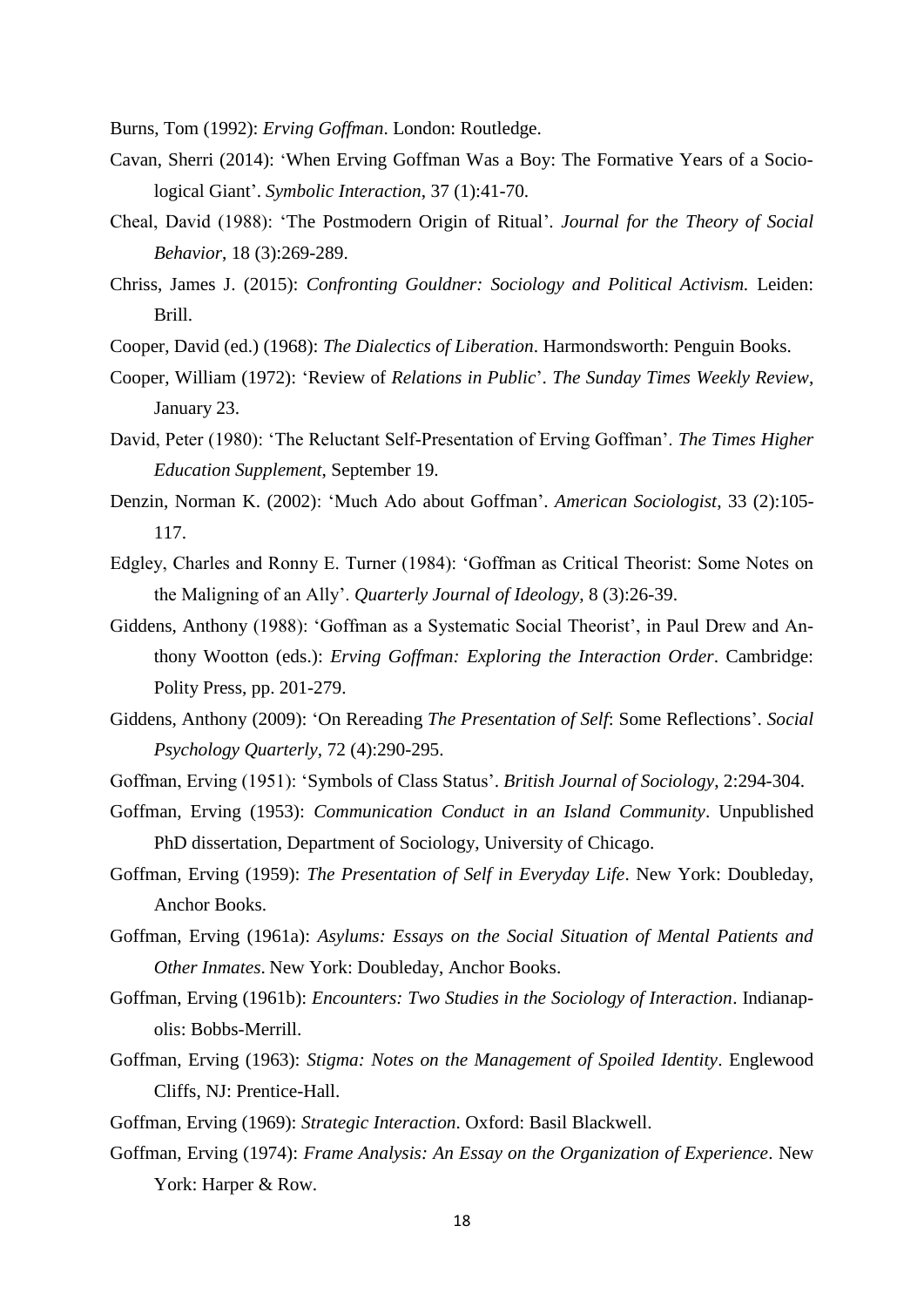- Goffman, Erving (1977): 'The Arrangement Between the Sexes'. *Theory and Society*, 4:301- 331.
- Goffman, Erving (1979): *Gender Advertisements*. London: Macmillan.
- Goffman, Erving (1983): 'The Interaction Order'. *American Sociological Review*, 48 (1):1-17.
- Gonos, George (1980): 'The Class Position of Goffman's Sociology: Social Origins of an American Structuralism', in Jason Ditton (ed.): *The View from Goffman*. London: Macmillan, pp. 134-169.
- Gouldner, Alvin W. (1970): *The Coming Crisis of Western Sociology*. London: Heinemann.
- Hacking, Ian (2004): 'Between Michel Foucault and Erving Goffman: Between Discourse in the Abstract and Face-to-Face Interaction'. *Economy and Society*, 33 (3):277-302.
- Jacobsen, Michael Hviid (2010a): 'Goffman Through the Looking Glass From 'Classical' to Contemporary Goffman', in Michael Hviid Jacobsen (ed.): *The Contemporary Goffman*. London: Routledge, pp. 1-47.
- Jacobsen, Michael Hviid (2010b): 'Recognition as Ritualized Reciprocation The Interaction Order as a Realm of Recognition', in Michael Hviid Jacobsen (ed.): *The Contemporary Goffman*. London: Routledge, pp. 199-231.
- Jacobsen, Michael Hviid and Søren Kristiansen (2009): 'Micro-Recognition Erving Goffman as Recognition Thinker'. *Sosiologisk Årbok/Yearbook of Sociology*, 14 (3- 4):47-76.
- Jenkins, Richard (2008): 'Erving Goffman: A Major Theorist of Power?'. *Journal of Power*, 1:157-168.
- Kemper, Theodore D. (2011): *Status, Power and Ritual Interaction: A Relational Reading of Durkheim, Goffman and Collins*. London: Ashgate Publishing.
- Langman, Lauren (1991): 'Alienation and Everyday Life: Goffman Meets Marx at the Shopping Mall'. *International Journal of Sociology and Social Policy*, 11:107-124.
- Ledger, Marshall (1982): 'The Observer'. *Pennsylvania Gazette*, February 28:36-42.
- Leib, Robert S. (2017): 'Spaces of the Self: Foucault and Goffman on the Micro-Physics of Discipline'. *Philosophy Today*, 61 (1):189-210.
- Link, Bruce G. and Phelan, Jo (2014): 'Stigma Power'. *Social Science & Medicine* 103: 24- 32.
- Marx, Gary T. (1984): 'Role Models and Role Distance: A Remembrance of Erving Goffman'. *Theory and Society*, 13:649-662.
- McHugh, Peter (1968): *Defining the Situation: The Organization of Meaning in Social Interaction*. Indianapolis: Bobbs-Merrill.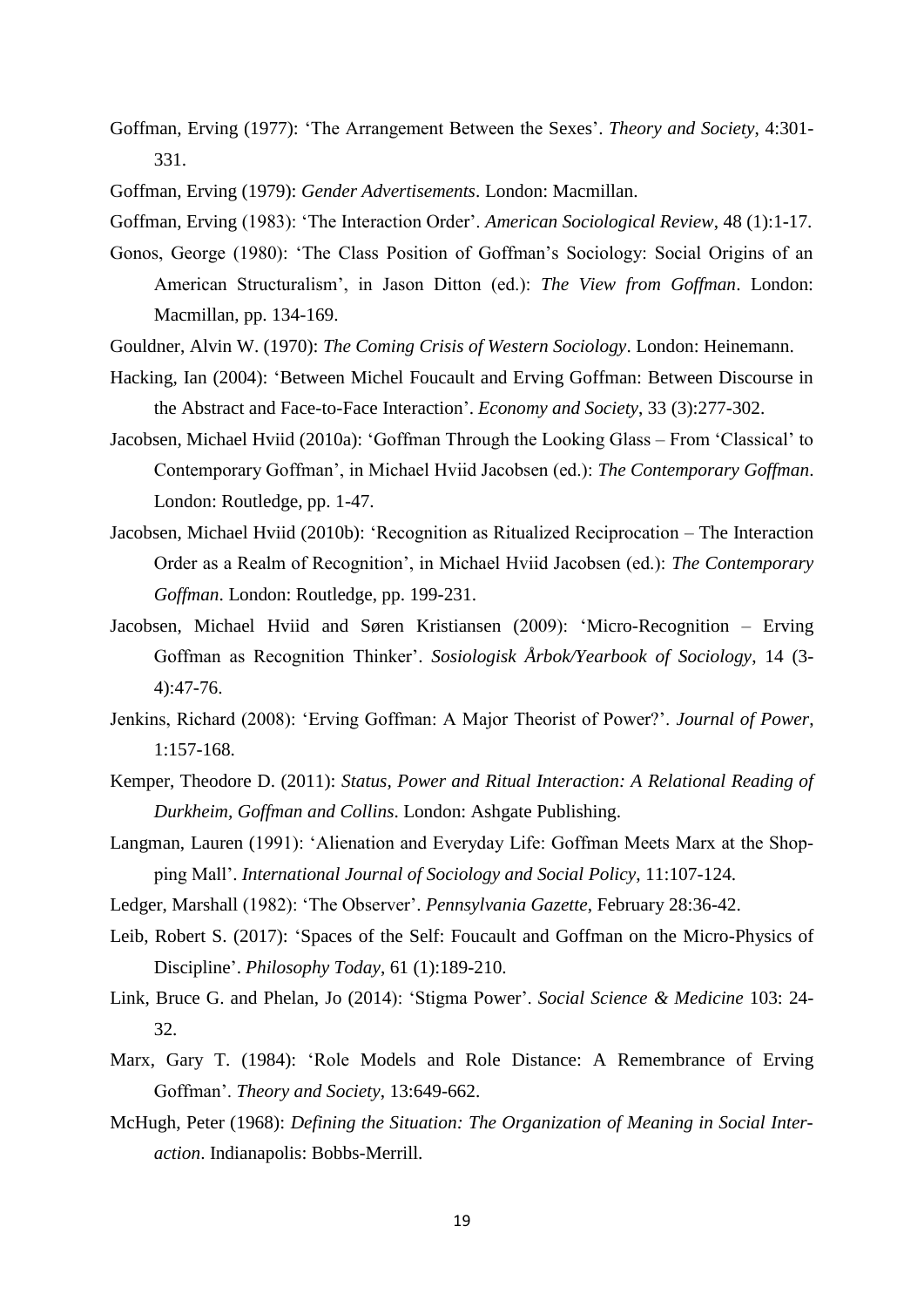- Menand, Louis (2009): 'Some Frames for Goffman'. *Social Psychology Quarterly*, 72 (4):296-299.
- Posner, Judith (1978): 'Erving Goffman: His Presentation of Self'. *Philosophy of the Social Sciences*, 8:67-78.
- Rawls, Anne Warfield (2000): '"Race" as an Interaction Order Phenomenon: W.E.B. Du Bois's "Double Consciousness" Thesis Revisited'. *Sociological Theory* 18 (2): 241-274.
- Rawls, Anne Warfield and Duck, Waverley (2017): '"Fractured Reflections" of High-Status Black Male Presentations of Self: Nonrecognition of Identity as a "Tacit" Form of Institutional Racism' *Sociological Focus*, 50 (1):36-51.
- Riesman, David, Nathan Glazer and Reuel Denney (1953/2001): *The Lonely Crowd: A Study of the Changing American Character*. New Haven: Yale University Press.

Rogers, Mary (1977): 'Goffman on Power'. *American Sociologist*, 12 (2):88-95.

- Rogers, Mary F. (1980): 'Goffman on Power, Hierarchy and Status', in Jason Ditton (ed.): *The View from Goffman*. London: Macmillan, pp. 100-133.
- Rosino, Michael L. (2017): 'Dramaturgical Domination: The Genesis and Evolution of the Racialized Interaction Order'. *Humanity & Society*, 41 (2):158-181.
- Smith, Greg and Michael Hviid Jacobsen (2010): 'Goffman's Textuality Literary Sensibilities and Sociological Rhetorics', in Michael Hviid Jacobsen (ed.): *The Contemporary Goffman*. London: Routledge, pp. 119-146.
- Stinchcombe, Arthur L. (1985): 'Macrosociology is Sociology about Millions of People'. *Contemporary Sociology*, 14 (5):572-575.
- Strong, Philip M. (1983): 'The Importance of Being Erving'. *Sociology of Health and Illness*, 5 (3):345-355.
- Taylor, Laurie (1968): 'Erving Goffman'. *New Society*, December 5:835-837.
- Tylor, Imogen (2018): 'Resituating Erving Goffman: From Stigma Power to Black Power'. *Sociological Review*, 66 (4):744-765.
- Young, T. R. (1971): 'The Politics of Sociology: Gouldner, Goffman and Garfinkel'. *American Sociologist*, 6:276-281.
- West, Candace (1996): 'Goffman in Feminist Perspective'. *Sociological Perspectives*, 39 (3): 353-369.
- West, Candace and Zimmerman, Don H. (1987): 'Doing Gender'. *Gender & Society*, 1 (2):125-151.
- West, Candace and Zimmerman, Don H. (2009): 'Accounting for Doing Gender'. *Gender & Society*, 23 (1):112-122.